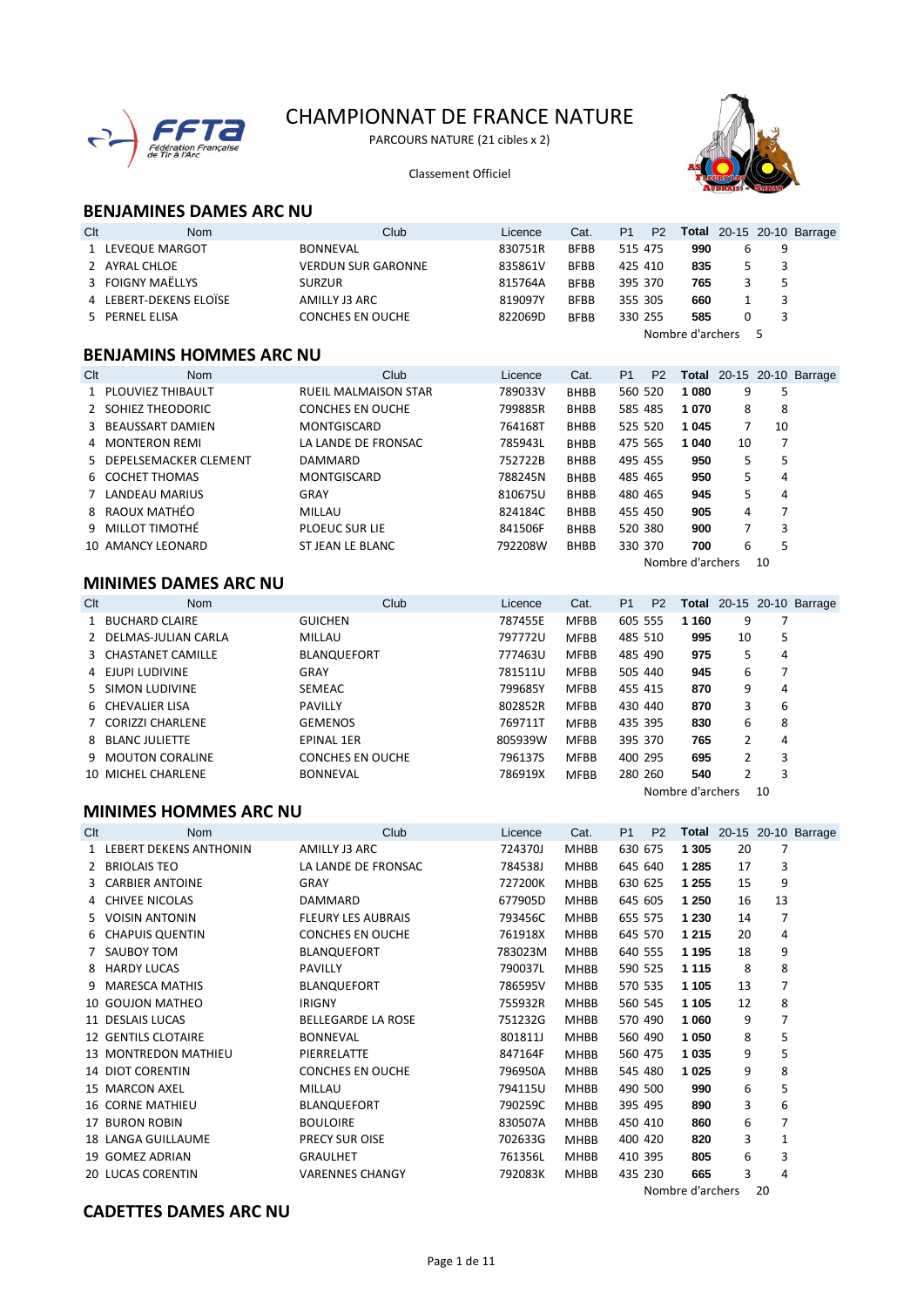| Clt | <b>Nom</b>          | Club                    | Licence | Cat.        | P <sub>1</sub> | P <sub>2</sub> |                  |    |   | <b>Total</b> 20-15 20-10 Barrage |
|-----|---------------------|-------------------------|---------|-------------|----------------|----------------|------------------|----|---|----------------------------------|
|     | 1 SENECHAL CAMILLE  | AGNETZ                  | 748240E | <b>CFBB</b> | 640 570        |                | 1 2 1 0          | 14 |   |                                  |
|     | 2 LHERMINIER SOPHIE | <b>CHALLES LES EAUX</b> | 731465W | <b>CFBB</b> | 490 510        |                | 1 000            |    | 6 |                                  |
|     | 3 TAP AMANDINE      | <b>VIC SUR AISNE</b>    | 786697F | <b>CFBB</b> | 505 460        |                | 965              |    |   |                                  |
|     | 4 CABROL CAMILLE    | MILLAU                  | 821446B | <b>CFBB</b> | 405 420        |                | 825              |    | 6 |                                  |
|     | 5 LEMAITRE JULIE    | <b>CHEVREUSE</b>        | 714689L | <b>CFBB</b> | 385 335        |                | 720              |    |   |                                  |
|     |                     |                         |         |             |                |                | Nombre d'archers |    |   |                                  |

# **CADETS HOMMES ARC NU**

| Clt | <b>Nom</b>                | Club                      | Licence | Cat.        | P <sub>1</sub> | P <sub>2</sub> |                  |    |    | <b>Total</b> 20-15 20-10 Barrage |
|-----|---------------------------|---------------------------|---------|-------------|----------------|----------------|------------------|----|----|----------------------------------|
|     | 1 BOUILLE ANTHONY         | L'ISLE SUR LA SORGUE      | 635148D | <b>CHBB</b> | 680 665        |                | 1 3 4 5          | 24 | 6  |                                  |
|     | 2 ZAKONICKY PIERRE-YVES   | <b>VIVIERES</b>           | 722919G | <b>CHBB</b> | 680 655        |                | 1 3 3 5          | 23 | 6  |                                  |
|     | 3 MASSON GABIN            | ST LO                     | 696561G | <b>CHBB</b> | 635 640        |                | 1 2 7 5          | 13 | 3  |                                  |
|     | 4 BUCHARD JULIEN          | <b>GUICHEN</b>            | 742808A | <b>CHBB</b> | 670 570        |                | 1 2 4 0          | 16 | 8  |                                  |
|     | 5 VOISIN HUGO             | <b>FLEURY LES AUBRAIS</b> | 709674K | <b>CHBB</b> | 600 635        |                | 1 2 3 5          | 15 | 6  |                                  |
|     | 6 PIN ROMARIC             | <b>CONCHES EN OUCHE</b>   | 750735S | <b>CHBB</b> | 595 620        |                | 1 2 1 5          | 18 | 5  |                                  |
|     | 7 THIEBAUT LOIC           | <b>YVETOT</b>             | 702109M | <b>CHBB</b> | 600 590        |                | 1 1 9 0          | 12 | 4  |                                  |
|     | 8 DAVADAN LOIC            | GRAY                      | 702463X | <b>CHBB</b> | 590 595        |                | 1 1 8 5          | 10 | 7  |                                  |
|     | 9 DEVILLETTE BAPTISTE     | <b>VIERZON 1ER</b>        | 776260L | <b>CHBB</b> | 570 580        |                | 1 1 5 0          | 10 | 8  |                                  |
|     | 10 IRAZUSTA ENEKO         | LA LANDE DE FRONSAC       | 800482P | <b>CHBB</b> | 585 560        |                | 1 1 4 5          | 15 | 5  |                                  |
|     | 11 MARESCA HUGO           | <b>BLANQUEFORT</b>        | 708301T | <b>CHBB</b> | 540 605        |                | 1 1 4 5          | 15 | 3  |                                  |
|     | 12 PIRON TOM              | ROCHEFORT EN YVELINES     | 732293W | <b>CHBB</b> | 555 570        |                | 1 1 2 5          | 9  | 9  |                                  |
|     | 13 CREACH GAEL            | PLOURIN LES MORLAIX       | 805750R | <b>CHBB</b> | 580 500        |                | 1080             | 12 | 7  |                                  |
|     | 14 MARLEAUX FLORIAN       | TARBES                    | 651391J | <b>CHBB</b> | 570 510        |                | 1080             | 7  | 6  |                                  |
|     | <b>15 TALPIN VALENTIN</b> | LA CHAPELLE THECLE        | 816256K | <b>CHBB</b> | 510 535        |                | 1045             | 9  | 5  |                                  |
|     | 16 MABIRE EMERIC          | <b>CONCHES EN OUCHE</b>   | 832901C | <b>CHBB</b> | 450 560        |                | 1010             | 4  | 6  |                                  |
|     | 17 ORIEUX ALEXIS          | LE LUART                  | 692907K | <b>CHBB</b> | 510 495        |                | 1 005            | 6  | 8  |                                  |
|     | <b>18 FERRAO MATHIEU</b>  | <b>GRAULHET</b>           | 811800S | <b>CHBB</b> | 505 475        |                | 980              | 6  | 4  |                                  |
|     | 19 CAZES THEO             | MILLAU                    | 783076V | <b>CHBB</b> | 390 515        |                | 905              | 8  | 5  |                                  |
|     | 20 MONTEBRUN VALENTIN     | LE MANS NATURE            | 842191A | <b>CHBB</b> | 435 380        |                | 815              | 3  | 2  |                                  |
|     |                           |                           |         |             |                |                | Nombre d'archers |    | 20 |                                  |

#### **JUNIORS DAMES ARC NU**

| Clt | Nom                | Club                | Licence | Cat.        | P <sub>1</sub> | P <sub>2</sub> |                  |    | <b>Total</b> 20-15 20-10 Barrage |
|-----|--------------------|---------------------|---------|-------------|----------------|----------------|------------------|----|----------------------------------|
|     | 1 CHARRAT BLANDINE | <b>IRIGNY</b>       | 738567R | <b>JFBB</b> | 480 425        |                | 905              |    |                                  |
|     | 2 BLONDEAU FANNY   | <b>CHAVAGNE</b>     | 702037J | JFBB        | 420 365        |                | 785              | 4  |                                  |
|     | 3 COPPOLA AGATHE   | <b>MARLY LE ROI</b> | 764345K | <b>JFBB</b> | 305 380        |                | 685              | 4  |                                  |
|     | 4 ORIEUX AMANDINE  | LE LUART            | 692908L | <b>JFBB</b> | 365 270        |                | 635              |    |                                  |
|     |                    |                     |         |             |                |                | Nombre d'archers | -4 |                                  |

### **JUNIORS HOMMES ARC NU**

| Clt | <b>Nom</b>          | Club                      | Licence | Cat.        | P <sub>1</sub> | P <sub>2</sub> |                  |    |   | <b>Total</b> 20-15 20-10 Barrage |
|-----|---------------------|---------------------------|---------|-------------|----------------|----------------|------------------|----|---|----------------------------------|
|     | 1 LEMERLE MELVIN    | <b>VIVIERES</b>           | 693275K | <b>JHBB</b> | 520 565        |                | 085              | 10 |   |                                  |
|     | 2 MALLEGOL GREGOIRE | ST JEAN LE BLANC          | 748792E | <b>JHBB</b> | 480 420        |                | 900              |    | 4 |                                  |
|     | 3 MANDIN FABIEN     | VALLET                    | 674289Y | <b>JHBB</b> | 470 385        |                | 855              | 6  |   |                                  |
|     | 4 DUHAMEL GUILLAUME | <b>VERDUN SUR GARONNE</b> | 707918B | <b>JHBB</b> | 430 400        |                | 830              |    |   |                                  |
|     | 5 MENEAU FERDINAND  | <b>BELLEGARDE LA ROSE</b> | 722261S | <b>JHBB</b> | 460 290        |                | 750              |    | b |                                  |
|     |                     |                           |         |             |                |                | Nombre d'archers |    |   |                                  |

#### **SENIORS DAMES ARC NU**

| Clt | Nom                          | Club                       | Licence | Cat.        | P <sub>1</sub> | P <sub>2</sub> |         |                |   | <b>Total</b> 20-15 20-10 Barrage |
|-----|------------------------------|----------------------------|---------|-------------|----------------|----------------|---------|----------------|---|----------------------------------|
|     | 1 NOREST ELISE               | AMILLY J3 ARC              | 270387Z | <b>SFBB</b> | 490 590        |                | 1080    | 8              | 5 |                                  |
|     | 2 PRAT SOPHIE                | LA LANDE DE FRONSAC        | 467212P | <b>SFBB</b> |                | 520 550        | 1070    | 7              | 8 |                                  |
|     | 3 RENAULT VIRGINIE           | AMBARES                    | 653384A | <b>SFBB</b> | 490 540        |                | 1 0 3 0 | 5              | 8 |                                  |
|     | 4 AUER AMANDINE              | LE MANS MAINE              | 365828P | <b>SFBB</b> | 495 515        |                | 1010    | $\overline{7}$ | 5 |                                  |
|     | 5 REYNES VALERIE             | <b>MACON</b>               | 782181X | <b>SFBB</b> | 515 480        |                | 995     | 7              | 6 |                                  |
| 6.  | MARTIN TEYSSIER MANON        | <b>PIOLENC</b>             | 712370R | <b>SFBB</b> | 450 520        |                | 970     | 6              | 6 |                                  |
|     | 7 CHEVRIER VIRGINIE          | <b>PARCEY</b>              | 808757J | <b>SFBB</b> | 475 485        |                | 960     | 9              | 6 |                                  |
|     | 8 FAUVEL MATHILDE            | <b>ROUEN ROY GUILLAUME</b> | 800765X | <b>SFBB</b> | 425 525        |                | 950     | 4              | 6 |                                  |
|     | 9 GALIN MURIEL               | <b>GEMENOS</b>             | 762293E | <b>SFBB</b> | 475 470        |                | 945     | 5              | 4 |                                  |
|     | 10 TAMAIILON FRÉDÉRIQUE      | <b>CONCHES EN OUCHE</b>    | 839525C | <b>SFBB</b> | 475 460        |                | 935     | 4              | 3 |                                  |
|     | 11 CREACH SYLVIE             | PLOURIN LES MORLAIX        | 746053C | <b>SFBB</b> | 460 470        |                | 930     | 5              | 5 |                                  |
|     | 12 LEBOURCQ VALERIE          | AMILLY J3 ARC              | 765372B | <b>SFBB</b> |                | 375 510        | 885     | 3              | 3 |                                  |
|     | 13 LACROIX SYLVIE            | LE MANS NATURE             | 757317W | <b>SFBB</b> | 415 460        |                | 875     | 4              | 6 |                                  |
|     | <b>14 MONIN NATHALIE</b>     | <b>VOUNEUIL SUR VIENNE</b> | 770296D | <b>SFBB</b> | 405 445        |                | 850     | 4              | 3 |                                  |
|     | <b>15 STATE RUXANDRA</b>     | MILLAU                     | 810135G | <b>SFBB</b> |                | 350 460        | 810     | 3              | 3 |                                  |
|     | <b>16 GUILLOT SANDRINE</b>   | <b>ELANCOURT</b>           | 808938F | <b>SFBB</b> | 380 395        |                | 775     | $\overline{2}$ | 4 |                                  |
|     | 17 KUKIELKA VALERIE          | A.J.T.                     | 739004R | <b>SFBB</b> | 335 395        |                | 730     | $\Omega$       | 2 |                                  |
|     | <b>18 BARCONNIERE LUCILE</b> | <b>GOURDON</b>             | 671843P | <b>SFBB</b> |                | 350 330        | 680     | 0              | 2 |                                  |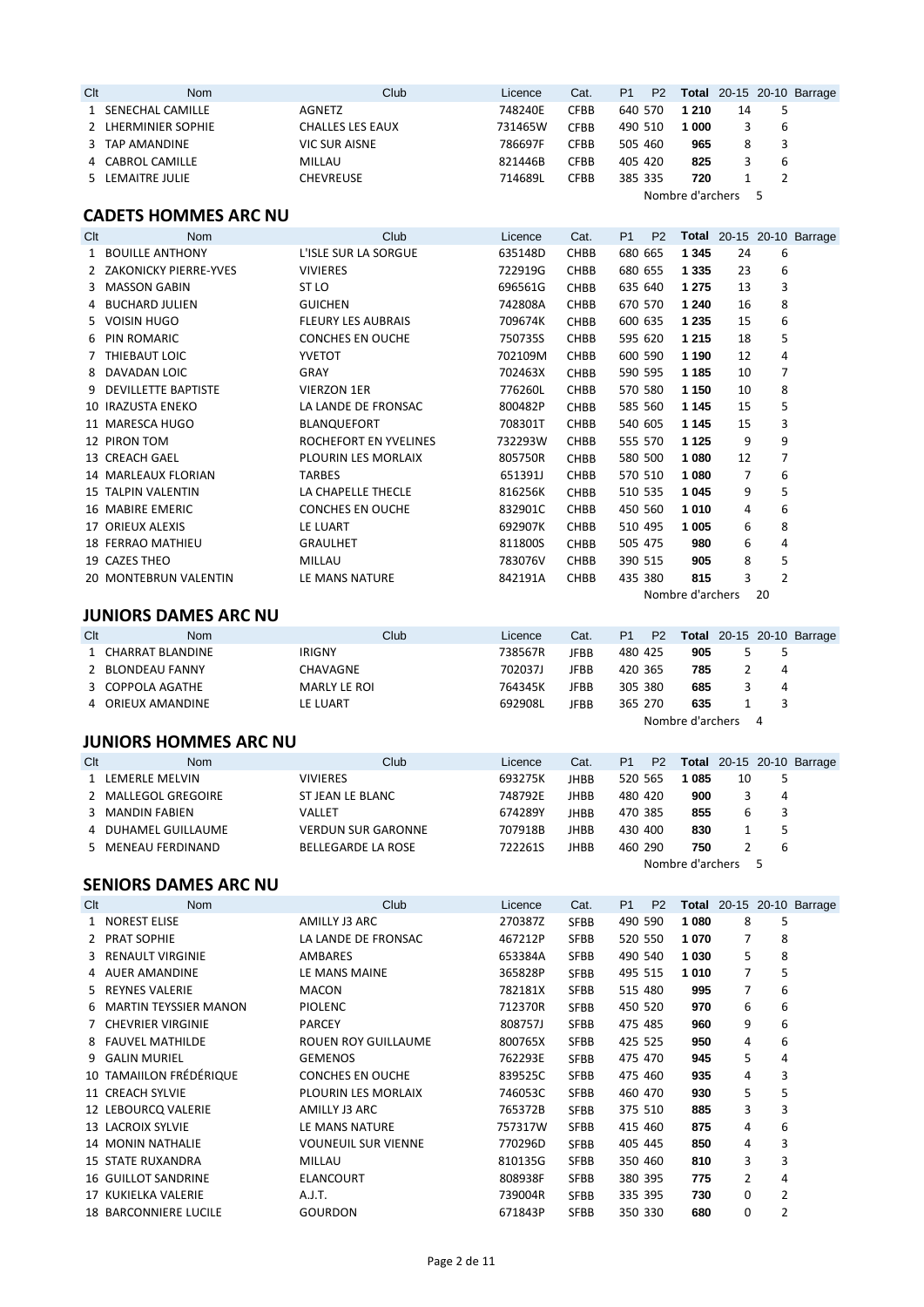| 19 VINCENT MARIE     | PAVILLY          | 751412C | <b>SFBB</b> | 430 O | 430              |    |  |
|----------------------|------------------|---------|-------------|-------|------------------|----|--|
| 20 DOMINGUEZ VALERIE | CONCHES EN OUCHE | 774720M | <b>SFBB</b> |       |                  |    |  |
|                      |                  |         |             |       | Nombre d'archers | 20 |  |

# **SENIORS HOMMES ARC NU**

| Clt | <b>Nom</b>                  | Club                       | Licence | Cat.        | P <sub>1</sub> | P <sub>2</sub> |                  |    |                | <b>Total</b> 20-15 20-10 Barrage |
|-----|-----------------------------|----------------------------|---------|-------------|----------------|----------------|------------------|----|----------------|----------------------------------|
|     | 1 SYLVESTRE BASTIEN         | <b>MONTGISCARD</b>         | 650670A | <b>SHBB</b> |                | 670 660        | 1 3 3 0          | 21 | 5              |                                  |
|     | 2 MARTIN TEYSSIER DAVID     | PIOLENC                    | 712371S | SHBB        |                | 675 640        | 1 3 1 5          | 22 | 7              |                                  |
| 3   | <b>GROUARD LUDOVIC</b>      | MONTLOUIS-SUR-LOIRE        | 439485B | SHBB        |                | 615 645        | 1 2 6 0          | 15 | 5              |                                  |
| 4   | <b>BIDAUD DANIEL</b>        | <b>PERS EN GATINAIS</b>    | 675478R | <b>SHBB</b> |                | 590 620        | 1 2 1 0          | 12 | $\overline{2}$ |                                  |
| 5.  | <b>BIRBES LIONEL</b>        | <b>MIRAMAS SLC</b>         | 693969P | <b>SHBB</b> |                | 590 615        | 1 2 0 5          | 13 | 4              |                                  |
| 6   | <b>POISSON CHRISTOPHE</b>   | ROCHEFORT EN YVELINES      | 290791C | <b>SHBB</b> |                | 615 590        | 1 2 0 5          | 10 | 8              |                                  |
|     | 7 HUC VINCENT               | <b>GRAULHET</b>            | 800436P | SHBB        |                | 565 605        | 1 1 7 0          | 14 | 4              |                                  |
| 8   | PARAT LAURENT               | PORT SUR SAONE             | 695782K | SHBB        |                | 595 560        | 1 1 5 5          | 9  | $\overline{2}$ |                                  |
| 9   | LAUGEROTTE BENJAMIN         | ANNECY ST SEBASTIEN        | 465609X | <b>SHBB</b> |                | 610 540        | 1 1 5 0          | 12 | 3              |                                  |
|     | 10 BRUN YVES                | <b>GORZE</b>               | 619814L | <b>SHBB</b> |                | 540 590        | 1 1 3 0          | 9  | $\overline{2}$ |                                  |
|     | 11 POISSON OLIVIER          | <b>ROUEN ROY GUILLAUME</b> | 688789J | <b>SHBB</b> |                | 575 545        | 1 1 2 0          | 11 | 4              |                                  |
|     | 12 BRAHIM XAVIER            | <b>CONCHES EN OUCHE</b>    | 796128G | <b>SHBB</b> |                | 595 520        | 1 1 1 5          | 9  | $\overline{7}$ |                                  |
|     | 13 CADAMURO LAURENT         | <b>GRAULHET</b>            | 720676U | SHBB        |                | 605 510        | 1 1 1 5          | 9  | 5              |                                  |
|     | <b>14 HEROUT EMMANUEL</b>   | <b>ROUEN ROY GUILLAUME</b> | 692484A | <b>SHBB</b> |                | 535 565        | 1 100            | 9  | 6              |                                  |
|     | <b>15 MOREAU CHRISTOPHE</b> | <b>VANNES</b>              | 342641L | SHBB        |                | 525 570        | 1 0 9 5          | 10 | 3              |                                  |
|     | 16 CHASTANET ALAIN          | <b>BLANQUEFORT</b>         | 741835T | <b>SHBB</b> |                | 565 525        | 1 0 9 0          | 12 | 3              |                                  |
|     | 17 MAGNIEN ADRIEN           | <b>MACON</b>               | 441389W | <b>SHBB</b> |                | 565 510        | 1 0 7 5          | 12 | $\mathbf{1}$   |                                  |
|     | <b>18 BASUIAU ERIC</b>      | <b>VILLERS BRETONNEUX</b>  | 756762T | <b>SHBB</b> |                | 560 510        | 1070             | 5  | 4              |                                  |
|     | <b>19 LABRUDE BRUNO</b>     | <b>LURE</b>                | 324454T | <b>SHBB</b> |                | 525 535        | 1 0 6 0          | 10 | 4              |                                  |
|     | 20 LE LAMER MICKAEL         | <b>PITHIVIERS</b>          | 260105Y | <b>SHBB</b> |                | 540 520        | 1 0 6 0          | 7  | $\overline{2}$ |                                  |
|     | 21 MARESCA BRUNO            | <b>BLANQUEFORT</b>         | 711893X | SHBB        |                | 475 580        | 1 0 5 5          | 4  | 6              |                                  |
|     | <b>22 CHRETIEN THIERRY</b>  | PREAUX                     | 703685A | <b>SHBB</b> |                | 530 505        | 1 0 3 5          | 6  | 5              |                                  |
|     | 23 GILLIARD VINCENT         | LEOGNAN                    | 262208J | <b>SHBB</b> |                | 490 525        | 1015             | 7  | 5              |                                  |
|     | 24 ARSELIN PASCAL           | <b>GUIRY EN VEXIN</b>      | 616341L | <b>SHBB</b> |                | 500 505        | 1 0 0 5          | 4  | $\overline{7}$ |                                  |
|     | 25 SIVRY NICOLAS            | CHAMPAGNOLE                | 759727R | <b>SHBB</b> |                | 530 470        | 1 000            | 6  | $\overline{7}$ |                                  |
|     | 26 LANNAY RICHARD           | <b>PONTIVY</b>             | 776547Y | <b>SHBB</b> |                | 470 525        | 995              | 4  | 5              |                                  |
|     | 27 LECERF YANNICK           | <b>PERS EN GATINAIS</b>    | 749264T | <b>SHBB</b> |                | 540 445        | 985              | 6  | 3              |                                  |
|     | 28 MONNIER PATRICK          | GORZE                      | 696072A | SHBB        |                | 535 445        | 980              | 6  | 7              |                                  |
|     | 29 DEU PASCAL               | <b>VITRE</b>               | 396856R | <b>SHBB</b> |                | 450 530        | 980              | 5  | 5              |                                  |
|     | <b>30 LAUTRIDOU GILBERT</b> | PREAUX                     | 677070W | <b>SHBB</b> |                | 390 425        | 815              | 3  | 5              |                                  |
|     |                             |                            |         |             |                |                | Nombre d'archers |    | 30             |                                  |

# **VETERANS DAMES ARC NU**

| Clt | <b>Nom</b>             | Club                     | Licence | Cat.         | P <sub>1</sub> | <b>P2</b> |                  |    |                | <b>Total</b> 20-15 20-10 Barrage |
|-----|------------------------|--------------------------|---------|--------------|----------------|-----------|------------------|----|----------------|----------------------------------|
|     | 1 DELORAINE MICHELE    | SAINT MALO 1ERE          | 277693R | <b>VFBB</b>  | 520 605        |           | 1 1 2 5          | 11 | 4              |                                  |
|     | 2 PAULEAU COLETTE      | LE THOR                  | 403922W | <b>VFBB</b>  | 570 525        |           | 1095             | 8  | 5              |                                  |
|     | 3 GRIMAULT VERONIQUE   | AMILLY J3 ARC            | 448542W | <b>VFBB</b>  | 530 545        |           | 1075             | 10 | 4              |                                  |
|     | 4 LABATUT-CURCI GISELE | ALBI HANDIMUT            | 678214P | <b>VFBB</b>  | 495 515        |           | 1010             | 9  | 4              |                                  |
|     | 5 LESUEUR SYLVIE       | <b>SAUMUR</b>            | 638510H | <b>VFBB</b>  | 465 500        |           | 965              | 6  | 4              |                                  |
|     | 6 FRENET NANOU         | <b>SEMEAC</b>            | 712881W | <b>VFBB</b>  | 430 470        |           | 900              | 4  | 5              |                                  |
|     | 7 BARRETEAU GISLAINE   | <b>LIBOURNE</b>          | 783618J | <b>VFBB</b>  | 430 415        |           | 845              | 4  | 2              |                                  |
|     | 8 ESCHARD JEANNINE     | <b>ESSOMES SUR MARNE</b> | 279748Z | <b>SVFBB</b> | 430 350        |           | 780              | 1  |                |                                  |
|     | 9 TOUCHE MONIQUE       | <b>SAINTES</b>           | 435219P | <b>VFBB</b>  | 310 440        |           | 750              | 4  | 3              |                                  |
|     | 10 LANGLADE VERONIQUE  | <b>VANNES</b>            | 723635K | <b>SVFBB</b> | 395 330        |           | 725              | 2  | $\overline{2}$ |                                  |
|     |                        |                          |         |              |                |           | Nombre d'archers |    | 10             |                                  |

## **VETERANS HOMMES ARC NU**

| Clt | <b>Nom</b>               | Club                    | Licence | Cat.         | P <sub>1</sub> | P <sub>2</sub> | Total   |    |                | 20-15 20-10 Barrage |
|-----|--------------------------|-------------------------|---------|--------------|----------------|----------------|---------|----|----------------|---------------------|
|     | 1 DE CARVALHO SERGE      | <b>LIBOURNE</b>         | 607668J | <b>VHBB</b>  | 620 605        |                | 1 2 2 5 | 13 | 7              |                     |
|     | 2 VERNIERE LIONEL        | <b>CLICHY SOUS BOIS</b> | 613474V | <b>VHBB</b>  | 620 600        |                | 1 2 2 0 | 8  | 11             |                     |
|     | 3 COLIGNON ALEXANDRE     | <b>BOLLENE</b>          | 606471H | <b>VHBB</b>  | 540 655        |                | 1 1 9 5 | 12 | 3              |                     |
|     | 4 CAUX JEAN-MICHEL       | <b>DRAVEIL SENART</b>   | 605461K | <b>VHBB</b>  | 575 605        |                | 1 1 8 0 | 10 | 5              |                     |
|     | 5 FONTENELLE CHRISTIAN   | VILLENEUVE D'ASCO       | 619323C | <b>VHBB</b>  | 575 575        |                | 1 150   | 12 | 3              |                     |
|     | 6 PAGNUCCO BERNARD       | <b>MARVEJOLS</b>        | 262207H | <b>VHBB</b>  | 580 565        |                | 1 1 4 5 | 10 | 5              |                     |
|     | 7 LETEURTRE THIERRY      | PREAUX                  | 741635A | <b>VHBB</b>  | 570 560        |                | 1 1 3 0 | 13 | 6              |                     |
|     | 8 EMERIT PHILIPPE        | AGNAC                   | 681789A | <b>VHBB</b>  | 565 540        |                | 1 1 0 5 | 7  | 9              |                     |
|     | 9 ROMAN REDONDO BERNARD  | <b>IRIGNY</b>           | 254940J | <b>SVHBB</b> | 565 535        |                | 1 100   | 11 | 5              |                     |
|     | 10 LAINE ALAIN           | <b>MARMANDE</b>         | 620803L | <b>VHBB</b>  | 580 520        |                | 1 100   | 8  | 8              |                     |
|     | 11 MOTREFF BERNARD       | CHATEAUNEUF DU FAOU     | 686084U | <b>VHBB</b>  | 555 545        |                | 1 100   | 8  | 6              |                     |
|     | 12 BOISBEAU JEAN-JACQUES | <b>INGRE</b>            | 683131J | <b>VHBB</b>  | 545 550        |                | 1095    | 5  | 10             |                     |
|     | 13 ROUSSIGNOL CHRISTIAN  | PRAPOUTEL               | 414806B | <b>VHBB</b>  | 520 560        |                | 1080    | 9  | 7              |                     |
|     | <b>14 SIGNINI MICHEL</b> | <b>GORZE</b>            | 219003X | <b>SVHBB</b> | 560 515        |                | 1075    | 9  | $\overline{2}$ |                     |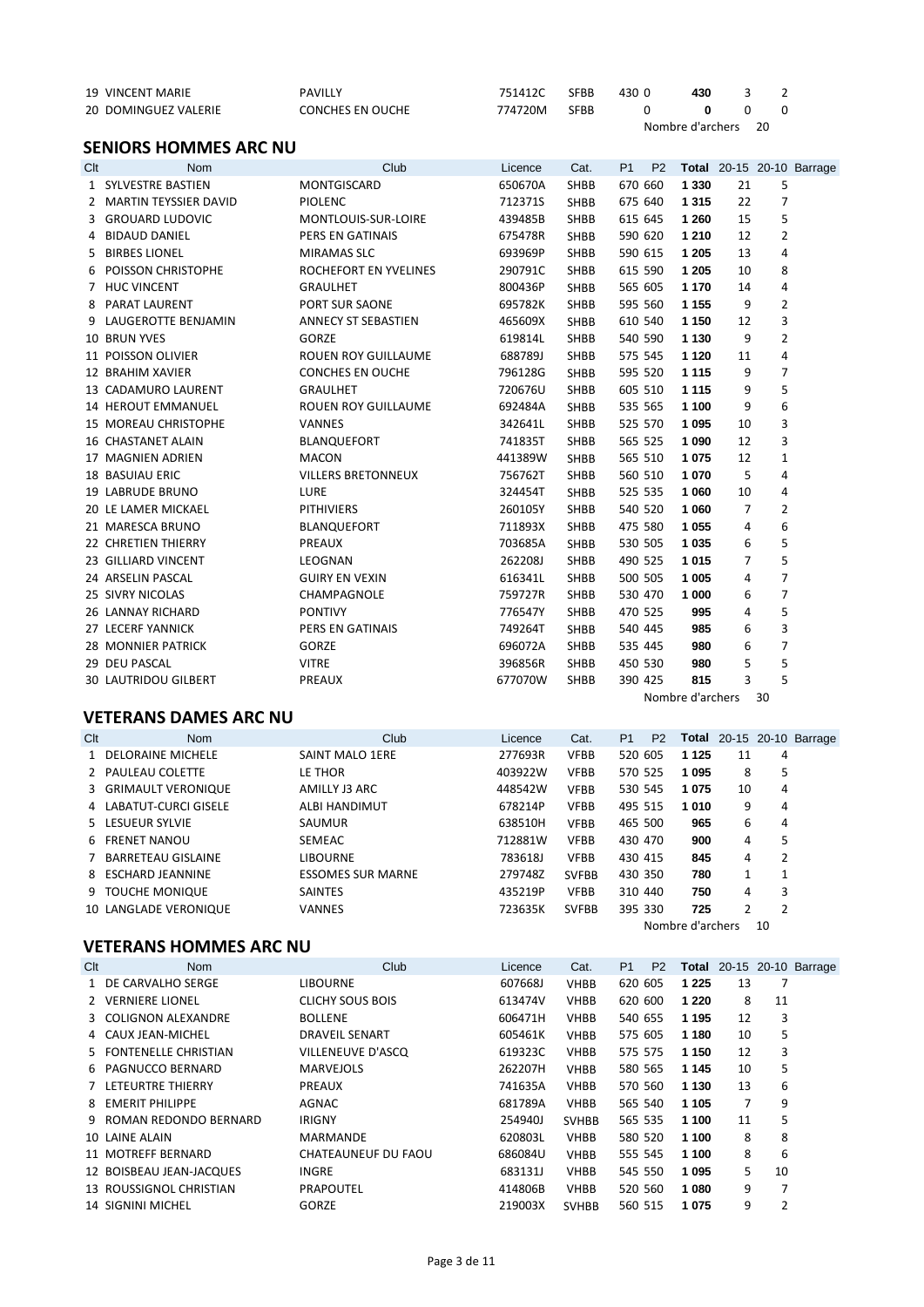| <b>15 MAHIEU ERIC</b>     | <b>MARSEILLE TROIS LUCS</b> | 761729S | <b>VHBB</b>  | 565 505 | 1070             | 9            | 4            |
|---------------------------|-----------------------------|---------|--------------|---------|------------------|--------------|--------------|
| 16 AYRAL PATRICE          | <b>VERDUN SUR GARONNE</b>   | 714900R | <b>SVHBB</b> | 515 550 | 1 0 6 5          | 6            | 6            |
| 17 MARCHAND ERIC          | SEMEAC                      | 729619P | <b>VHBB</b>  | 555 505 | 1 0 6 0          | 10           | 4            |
| <b>18 GENIN CHRISTIAN</b> | PUY SAINTE REPARADE ARR     | 238296T | <b>VHBB</b>  | 505 540 | 1 0 4 5          | 5            | 4            |
| 19 BELLEC MICHEL          | <b>VANNES</b>               | 723632G | <b>SVHBB</b> | 550 490 | 1 0 4 0          | 8            | 4            |
| <b>20 SYLVESTRE REMY</b>  | <b>MONTGISCARD</b>          | 667288N | <b>VHBB</b>  | 490 550 | 1 0 4 0          | 5            | 0            |
| 21 BERNARDIN PASCAL       | <b>AVORD</b>                | 774336V | <b>VHBB</b>  | 500 535 | 1 0 3 5          | 8            | 6            |
| 22 BRIEBA BRUNO           | BLANQUEFORT                 | 439078J | <b>VHBB</b>  | 560 475 | 1 0 3 5          | 7            | 2            |
| 23 SAUBOY THIERRY         | BLANQUEFORT                 | 779387K | <b>VHBB</b>  | 450 580 | 1 0 3 0          | 8            | 4            |
| 24 BOILEAU JEAN-JACQUES   | <b>BELFORT LION</b>         | 619080N | <b>SVHBB</b> | 540 490 | 1 0 3 0          | 6            | 5            |
| 25 PRIEURE MARCEL         | <b>LIBOURNE</b>             | 715045Y | <b>SVHBB</b> | 475 550 | 1 0 2 5          | 6            | 7            |
| 26 HUBERT JEAN CLAUDE     | <b>ESSOMES SUR MARNE</b>    | 001542B | <b>SVHBB</b> | 540 480 | 1020             | 10           | 5            |
| 27 MANSON FABRICE         | <b>QUEVEN</b>               | 719328D | <b>VHBB</b>  | 525 495 | 1 0 2 0          | 3            | 8            |
| 28 CHARVAT PATRICK        | ST BONNET DE VALCLERIEUX    | 319580V | <b>VHBB</b>  | 445 560 | 1 0 0 5          | 7            | 7            |
| 29 BEAUCLAIR ANDRE        | LE MANS NATURE              | 467954W | <b>SVHBB</b> | 525 480 | 1 0 0 5          | 6            | 7            |
| <b>30 LASSERRE PIERRE</b> | <b>GUIRY EN VEXIN</b>       | 398393L | <b>SVHBB</b> | 495 485 | 980              | 4            | 5            |
| 31 KRESS PASCAL           | LINGOLSHEIM                 | 689134J | <b>VHBB</b>  | 460 515 | 975              | 9            | $\mathbf{1}$ |
| <b>32 BOUFFIER GUY</b>    | SAULX LES CHARTREUX         | 732965B | <b>VHBB</b>  | 500 440 | 940              | 6            | 5            |
| 33 RECHAUSSAT DANIEL      | <b>CHATENAY MALABRY</b>     | 728793S | <b>SVHBB</b> | 475 440 | 915              | 4            | 4            |
| 34 PARISSE ROGER          | <b>BOULOIRE</b>             | 647398U | <b>SVHBB</b> | 460 410 | 870              | 3            | 6            |
| 35 DELAUNAY JEAN MARC     | MAZE                        | 435830D | <b>SVHBB</b> | 435 415 | 850              | $\mathbf{1}$ | 3            |
|                           |                             |         |              |         | Nombre d'archers |              | 35           |

**JUNIORS DAMES ARC A POULIES NU**

| Clt | Nom                | Club                  | Licence | Cat.        |         |         |                  |   | P1 P2 Total 20-15 20-10 Barrage |
|-----|--------------------|-----------------------|---------|-------------|---------|---------|------------------|---|---------------------------------|
|     | 1 POURRIER PAULINE | <b>PLOEUC SUR LIE</b> | 722536R | <b>JFCO</b> |         | 555 595 | 1 150            | 8 |                                 |
|     | 2 QUINARD MAELLE   | LA CHAPELLE THECLE    | 685064K | JFCO        | 555 535 |         | 1090             |   | b                               |
|     | 3 PEROT LUCIE      | LUNERAY               | 725208V | CFCO        | 380 370 |         | 750              |   |                                 |
|     |                    |                       |         |             |         |         | Nombre d'archers |   |                                 |

#### **JUNIORS HOMMES ARC A POULIES NU**

| Clt | <b>Nom</b>          | Club                      | Licence | Cat.        | P <sub>1</sub> | P <sub>2</sub> |                  |    |    | <b>Total</b> 20-15 20-10 Barrage |
|-----|---------------------|---------------------------|---------|-------------|----------------|----------------|------------------|----|----|----------------------------------|
|     | 1 LAGARDE THIMOTHEE | <b>EYBENS</b>             | 644752T | <b>JHCO</b> | 605 595        |                | 1 200            | 15 | 4  |                                  |
|     | 2 THOMAS CLEMENT    | <b>VILLERS BRETONNEUX</b> | 687632B | <b>CHCO</b> | 585 600        |                | 1 1 8 5          | 13 | 4  |                                  |
|     | 3 TATAREAU JULIEN   | AGNAC                     | 653011V | <b>CHCO</b> | 605 575        |                | 1 1 8 0          | 11 | 6  |                                  |
|     | 4 BASUIAU MATHIEU   | <b>VILLERS BRETONNEUX</b> | 756763U | <b>CHCO</b> | 585 555        |                | 1 1 4 0          | 12 |    |                                  |
|     | 5 AZZALI THOMAS     | <b>CONCHES EN OUCHE</b>   | 613101P | <b>JHCO</b> | 580 540        |                | 1 1 2 0          | 13 | 9  |                                  |
|     | 6 SEMIN ALBAN       | <b>MONTGISCARD</b>        | 628621J | <b>JHCO</b> | 550 540        |                | 1 0 9 0          | 5  | 5  |                                  |
|     | 7 VALLOIS JEREMY    | <b>QUEND</b>              | 709457Z | <b>JHCO</b> | 510 555        |                | 1065             | 6  | 6  |                                  |
|     | 8 BRUN ALEXYS       | GRAY                      | 666101Y | <b>JHCO</b> | 475 550        |                | 1 0 2 5          |    | 5  |                                  |
|     | 9 PERLO YVAN        | GRAY                      | 820559M | <b>CHCO</b> | 560 465        |                | 1025             | 4  | 5  |                                  |
|     | 10 HOCHART GEOFFREY | LE RAVIN                  | 737848J | <b>CHCO</b> | 485 530        |                | 1015             | 5  | 5  |                                  |
|     |                     |                           |         |             |                |                | Nombre d'archers |    | 10 |                                  |

# **SENIORS DAMES ARC A POULIES NU**

| Clt | <b>Nom</b>             | Club                     | Licence | Cat.        | P <sub>1</sub> | P <sub>2</sub> | Total            |    |    | 20-15 20-10 Barrage |
|-----|------------------------|--------------------------|---------|-------------|----------------|----------------|------------------|----|----|---------------------|
|     | 1 PHILIPPE GAEL        | <b>BOUSSY ST ANTOINE</b> | 330848T | <b>SFCO</b> | 640 590        |                | 1 2 3 0          | 10 | 8  |                     |
|     | 2 MAUBON ISABELLE      | <b>BOLLENE</b>           | 703182D | <b>SFCO</b> | 590 570        |                | 1 1 6 0          | 10 |    |                     |
|     | 3 MONTIEL LAETITIA     | <b>DRAVEIL SENART</b>    | 405003W | <b>SFCO</b> | 550 605        |                | 1 1 5 5          | 9  | 6  |                     |
|     | 4 ROULEAU LUCIE        | VALLET                   | 781170Y | <b>SFCO</b> | 565 550        |                | 1 1 1 5          | 7  | 10 |                     |
|     | 5 MIQUEL CHRISTELLE    | <b>VIC SUR AISNE</b>     | 417378X | <b>SFCO</b> | 525 590        |                | 1 1 1 5          | 5  | 6  |                     |
|     | 6 BORGO AURELIE AUDREY | PERS EN GATINAIS         | 367827M | <b>SFCO</b> | 595 515        |                | 1 1 1 0          | 8  |    |                     |
|     | 7 DORMONT MARIE        | <b>SAINT DIZIER</b>      | 416352G | <b>SFCO</b> | 575 530        |                | 1 1 0 5          | 10 | 4  |                     |
|     | 8 ARMADA CORINNE       | <b>ROBION</b>            | 454248Y | <b>SFCO</b> | 530 500        |                | 1 0 3 0          | 7  | 4  |                     |
|     | 9 LETHROSNE LAURIE     | ST JEAN LE BLANC         | 391560J | <b>SFCO</b> | 510 475        |                | 985              | 6  | 6  |                     |
|     | 10 CUYAUBERE SYLVIE    | <b>VIC EN BIGORRE</b>    | 640888T | <b>SFCO</b> | 495 490        |                | 985              | 4  | 4  |                     |
|     |                        |                          |         |             |                |                | Nombre d'archers |    | 10 |                     |

#### **SENIORS HOMMES ARC A POULIES NU**

| Clt | <b>Nom</b>           | Club                          | Licence | Cat.        | P <sub>1</sub> | P <sub>2</sub> |         |    |   | <b>Total</b> 20-15 20-10 Barrage |
|-----|----------------------|-------------------------------|---------|-------------|----------------|----------------|---------|----|---|----------------------------------|
|     | 1 KUCHLER OLIVIER    | ST AMAND NATURE               | 657536N | <b>SHCO</b> | 710 710        |                | 1420    | 32 | 3 |                                  |
|     | 2 MESTRALLET NICOLAS | <b>PORTES LES VALENCE</b>     | 361878W | <b>SHCO</b> | 695 700        |                | 1 3 9 5 | 29 |   |                                  |
|     | 3 MARTIN STEPHANE    | INGRE                         | 383246X | <b>SHCO</b> | 685 675        |                | 1 360   | 26 | 2 |                                  |
|     | 4 ROUSSIGNOL YOANN   | <b>PRAPOUTEL</b>              | 438813W | <b>SHCO</b> | 645 705        |                | 1 350   | 26 | 2 |                                  |
|     | 5 BEAUSSART ALAIN    | <b>MONTGISCARD</b>            | 675473K | <b>SHCO</b> | 655 690        |                | 1 3 4 5 | 26 | 3 |                                  |
|     | 6 GNAEDIG LAURENT    | <b>MARIGNIER</b>              | 713938V | <b>SHCO</b> | 630 655        |                | 1 2 8 5 | 19 | 2 |                                  |
|     | 7 GAMBS VINCENT      | <b>ILLKIRCH GRAFFENSTADEN</b> | 621728S | <b>SHCO</b> | 660 605        |                | 1 265   | 20 | 6 |                                  |
|     | 8 TARDY DIDIER       | <b>ST ETIENNE</b>             | 720055U | <b>SHCO</b> | 635 630        |                | 1 2 6 5 | 20 | 2 |                                  |
|     | 9 BASSET ANTHONY     | <b>RENNES CHR</b>             | 815919U | <b>SHCO</b> | 655 605        |                | 1 260   | 17 | 3 |                                  |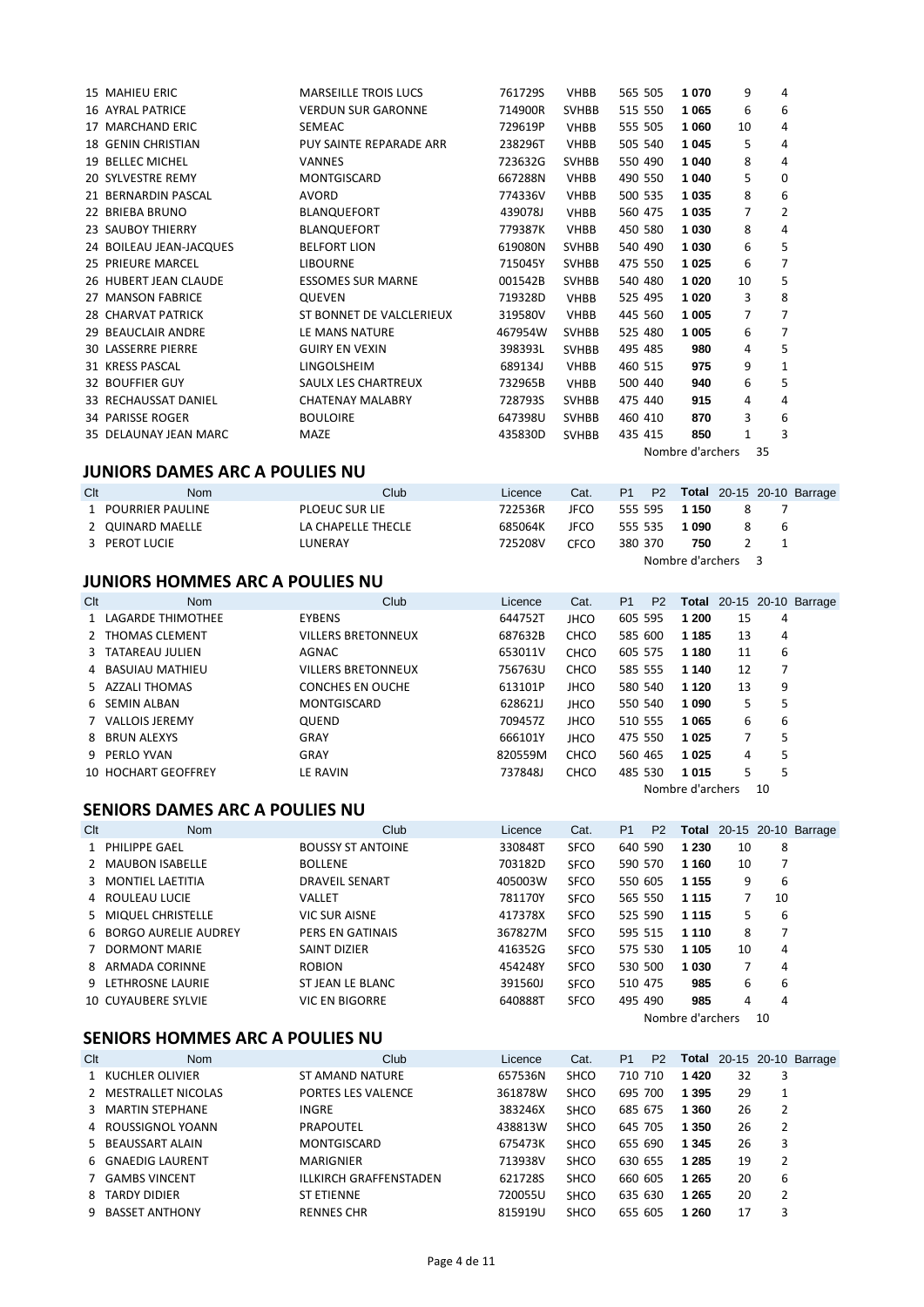| 10 MAUBON ERIC             | PIERRELATTE              | 703178Z | <b>SHCO</b> | 655 595 | 1 250            | 19             | 8 |
|----------------------------|--------------------------|---------|-------------|---------|------------------|----------------|---|
| 11 MARCHAIS YANNICK        | LEOGNAN                  | 450335V | <b>SHCO</b> | 620 630 | 1 250            | 18             | 6 |
| 12 RENAUD JEAN-PHILIPPE    | <b>MONTBRISON</b>        | 625025A | <b>SHCO</b> | 655 595 | 1 250            | 18             | 2 |
| 13 MAURIES ERIC            | <b>GRAULHET</b>          | 374841L | <b>SHCO</b> | 605 615 | 1 2 2 0          | 17             |   |
| <b>14 MONTERON REGIS</b>   | LA LANDE DE FRONSAC      | 463846F | <b>SHCO</b> | 630 585 | 1 2 1 5          | 14             | 2 |
| <b>15 PORCHET REGIS</b>    | <b>BOUSSY ST ANTOINE</b> | 459898P | <b>SHCO</b> | 610 600 | 1 2 1 0          | 13             | 7 |
| <b>16 COSSART REGIS</b>    | <b>ST AMAND NATURE</b>   | 789852K | <b>SHCO</b> | 560 650 | 1 2 1 0          | 13             | 4 |
| 17 DUARTE DIMITRI          | <b>GRAULHET</b>          | 827069N | <b>SHCO</b> | 600 605 | 1 205            | 11             | 5 |
| 18 RUIZ ALAIN              | <b>COGOLIN</b>           | 599520C | <b>SHCO</b> | 540 635 | 1 1 7 5          | 10             | 6 |
| <b>19 COUZINET FABRICE</b> | <b>ROISSY EN BRIE</b>    | 743364E | <b>SHCO</b> | 575 580 | 1 1 5 5          | 14             | 4 |
| 20 MALATTIA HERVE          | NANGIS                   | 726754A | <b>SHCO</b> | 570 575 | 1 1 4 5          | 9              | 5 |
| 21 TOPIN LAURENT           | LUNERAY                  | 742243L | <b>SHCO</b> | 615 505 | 1 1 2 0          | 9              | 2 |
| 22 ALBERT CHRISTOPHE       | SAINT SAUVANT            | 742165B | <b>SHCO</b> | 600 510 | 1 1 1 0          | 9              | 6 |
| 23 PASQUALI DOMINIQUE      | <b>GUIGNICOURT</b>       | 438916H | <b>SHCO</b> | 565 510 | 1075             | 8              | 3 |
| 24 HOUBRON LAURENT         | <b>BOLLENE</b>           | 768148U | <b>SHCO</b> | 505 530 | 1 0 3 5          | $\overline{7}$ | 4 |
| 25 JESSON NICOLAS          | <b>DRAVEIL SENART</b>    | 462617V | <b>SHCO</b> | 485 515 | 1 000            | 6              | 3 |
|                            |                          |         |             |         | Nombre d'archers | 25             |   |

#### **VETERANS DAMES ARC A POULIES NU**

| Clt | <b>Nom</b>             | Club                      | Licence | Cat.         | P <sub>1</sub> | P <sub>2</sub> |                  |    |   | <b>Total</b> 20-15 20-10 Barrage |
|-----|------------------------|---------------------------|---------|--------------|----------------|----------------|------------------|----|---|----------------------------------|
|     | 1 HECKER CATHERINE     | ROUEN ROY GUILLAUME       | 215363R | <b>SVFCO</b> | 590 645        |                | 1 2 3 5          | 13 |   |                                  |
|     | 2 FRIANT CATHERINE     | <b>MARIGNIER</b>          | 742574W | <b>VFCO</b>  | 580 580        |                | 1 1 6 0          | 16 |   |                                  |
|     | 3 ANGOUILLANT SYLVIANE | EPERNON                   | 430463V | <b>SVFCO</b> | 560 550        |                | 1 1 1 0          | 10 |   |                                  |
|     | 4 BRAUD VIVIANE        | <b>VILLERS BRETONNEUX</b> | 288149F | <b>SVFCO</b> | 535 465        |                | 1 000            |    |   |                                  |
|     | 5 GHIRARDI ELISABETH   | <b>CONCHES EN OUCHE</b>   | 457464U | <b>VFCO</b>  | 510 480        |                | 990              | b  | b |                                  |
|     |                        |                           |         |              |                |                | Nombre d'archers |    |   |                                  |

#### **VETERANS HOMMES ARC A POULIES NU**

| Clt | <b>Nom</b>                    | Club                       | Licence | Cat.         | P <sub>1</sub> | P <sub>2</sub> |                  |    |                | Total 20-15 20-10 Barrage |
|-----|-------------------------------|----------------------------|---------|--------------|----------------|----------------|------------------|----|----------------|---------------------------|
|     | 1 BOIZEAU GERARD              | <b>VILLERS BRETONNEUX</b>  | 361049V | <b>VHCO</b>  | 640 670        |                | 1 3 1 0          | 21 | 5              |                           |
|     | 2 GALIZZI MARC                | MARIGNIER                  | 625239H | <b>VHCO</b>  | 665 630        |                | 1 2 9 5          | 20 |                | 1 B1                      |
|     | 3 BOMBAYL MICHEL              | <b>BOLLENE</b>             | 676211M | <b>VHCO</b>  | 590 705        |                | 1 2 9 5          | 26 |                | 3 B <sub>2</sub>          |
|     | 4 ARMADA DIDIER               | <b>ROBION</b>              | 695998V | <b>VHCO</b>  | 640 655        |                | 1 2 9 5          | 20 |                | 6 B3                      |
|     | 5 FORTASSIN PATRICK           | <b>GAGNY</b>               | 355930F | <b>SVHCO</b> | 640 650        |                | 1 2 9 0          | 17 | 6              |                           |
|     | 6 DABADIE GERARD              | <b>VIC EN BIGORRE</b>      | 435575B | <b>VHCO</b>  | 620 655        |                | 1 2 7 5          | 19 | 5              |                           |
|     | 7 LEFEBVRE BERNARD            | <b>ROUEN ROY GUILLAUME</b> | 289622G | <b>SVHCO</b> | 620 650        |                | 1 2 7 0          | 12 | 8              |                           |
|     | 8 HAUSER SERGE                | PORT SUR SAONE             | 286262E | <b>SVHCO</b> | 630 615        |                | 1 2 4 5          | 14 | 6              |                           |
| 9   | <b>BOINOT JEAN MICHEL</b>     | <b>BISCARROSSE</b>         | 290839E | <b>VHCO</b>  | 610 610        |                | 1 2 2 0          | 13 | $\overline{2}$ |                           |
|     | 10 SIAUD JEAN MARC            | <b>THOLONET</b>            | 395293S | <b>VHCO</b>  | 630 585        |                | 1 2 1 5          | 15 | 6              |                           |
|     | 11 SALIOT GILBERT             | <b>ROUEN ROY GUILLAUME</b> | 697681Z | <b>VHCO</b>  | 620 575        |                | 1 1 9 5          | 10 | 9              |                           |
|     | 12 PUIRAVEAU JACQUES          | AMBARES                    | 303962U | <b>SVHCO</b> | 560 620        |                | 1 1 8 0          | 13 | 6              |                           |
|     | 13 PERES MICHEL               | <b>DRAVEIL SENART</b>      | 204894L | <b>SVHCO</b> | 555 600        |                | 1 1 5 5          | 9  | 5              |                           |
|     | 14 OCHIN CLAUDE               | <b>OURCHES</b>             | 363497F | <b>VHCO</b>  | 575 575        |                | 1 1 5 0          | 10 | 5              |                           |
|     | 15 TAPON JEAN YVES            | SAINT SAUVANT              | 366099J | <b>VHCO</b>  | 585 555        |                | 1 140            | 13 | 5              |                           |
|     | <b>16 PLANTIE SERGE</b>       | DAMAZAN                    | 460918Y | <b>VHCO</b>  | 620 505        |                | 1 1 2 5          | 9  | 5              |                           |
|     | 17 ANGOT DOMINIQUE            | ARSAC                      | 699377T | <b>VHCO</b>  | 590 530        |                | 1 1 2 0          | 13 | 4              |                           |
|     | <b>18 GUDEFIN PIERRE YVES</b> | LA CHAPELLE THECLE         | 423544Z | <b>SVHCO</b> | 585 535        |                | 1 1 2 0          | 9  | 8              |                           |
|     | <b>19 PLANCHON REMI</b>       | <b>CHIRAC</b>              | 337189K | <b>VHCO</b>  | 595 525        |                | 1 1 2 0          | 5  | 3              |                           |
|     | 20 DEMARCONNAY JEAN LOUIS     | ROCHEFORT EN YVELINES      | 060600V | <b>SVHCO</b> | 510 595        |                | 1 1 0 5          | 10 | 5              |                           |
|     | 21 SEVENO MICHEL              | SAULX LES CHARTREUX        | 716845E | <b>VHCO</b>  | 520 580        |                | 1 100            | 12 | 3              |                           |
|     | 22 VINCENT YANNIK             | <b>PAVILLY</b>             | 762005S | <b>VHCO</b>  | 505 580        |                | 1 0 8 5          | 9  | $\mathbf{1}$   |                           |
|     | 23 LATIERRE PIERRE            | PEILLAC                    | 219233X | <b>SVHCO</b> | 540 515        |                | 1 0 5 5          | 7  | 10             |                           |
|     | 24 NAUDIN PATRICK             | SAULX LES CHARTREUX        | 401601Y | <b>VHCO</b>  | 495 560        |                | 1 0 5 5          | 7  | 5              |                           |
|     | 25 CARLES ALAIN               | <b>ROUEN ROY GUILLAUME</b> | 067141E | <b>SVHCO</b> | 425 465        |                | 890              | 3  | $\overline{2}$ |                           |
|     |                               |                            |         |              |                |                | Nombre d'archers |    | 25             |                           |

#### **JUNIORS DAMES ARC DROIT**

| Clt | Nom                 | Club                  | Licence | Cat.        |         |                    |   | P1 P2 Total 20-15 20-10 Barrage |
|-----|---------------------|-----------------------|---------|-------------|---------|--------------------|---|---------------------------------|
|     | 1 POURRIER DELPHINE | <b>PLOEUC SUR LIE</b> | 774795U | JFAD        | 375 350 | 725                | 4 |                                 |
|     | 2 OLIVEIRA APOLINE  | A.J.T.                | 718942J | <b>CFAD</b> | 175 135 | 310                |   |                                 |
|     |                     |                       |         |             |         | Nombre d'archers 2 |   |                                 |

# **JUNIORS HOMMES ARC DROIT**

| Clt | Nom                 | Club               | Licence | Cat.        | P <sub>1</sub> | P <sub>2</sub> |     |   | <b>Total</b> 20-15 20-10 Barrage |
|-----|---------------------|--------------------|---------|-------------|----------------|----------------|-----|---|----------------------------------|
|     | 1 BRUSSOLO NICOLAS  | MONTGISCARD        | 628641F | <b>JHAD</b> | 355 500        |                | 855 | b |                                  |
|     | 2 BONIFACE VALENTIN | MONTGISCARD        | 661993H | JHAD        | 375 440        |                | 815 |   |                                  |
|     | 3 DUVAL FRANCK      | PLOEUC SUR LIE     | 690001B | <b>JHAD</b> | 435 330        |                | 765 |   |                                  |
|     | 4 DURET JEAN        | CASTELNAU DE MEDOC | 801151S | CHAD        | 190 285        |                | 475 |   |                                  |
|     | 5 SEGUY EDDY        | <b>BLANQUEFORT</b> | 713227X | CHAD        | 245 220        |                | 465 | 0 |                                  |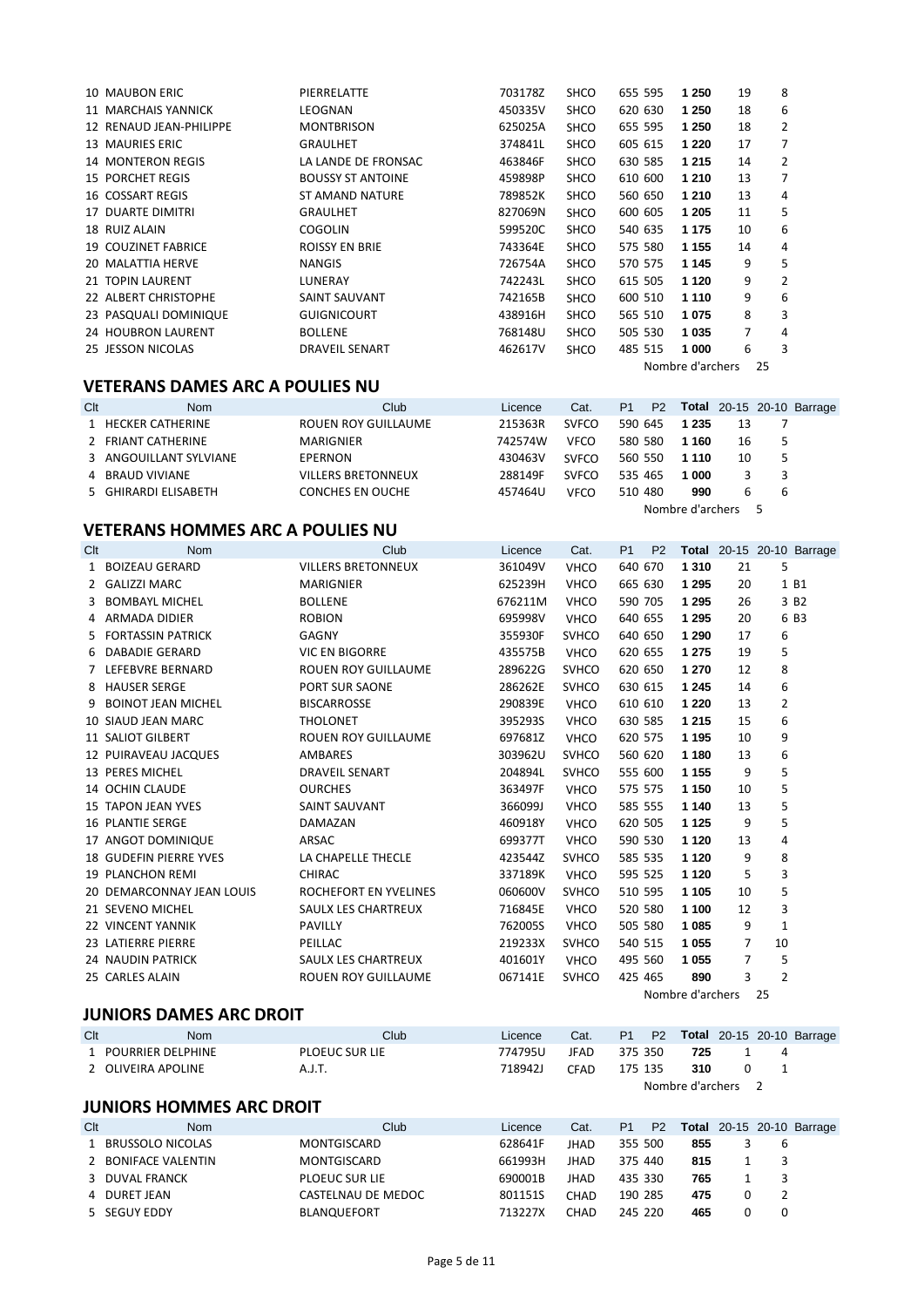Nombre d'archers 5

# **SENIORS DAMES ARC DROIT**

| Clt | <b>Nom</b>             | Club               | Licence | Cat.        | P <sub>1</sub> | <b>P2</b> |     |                |          | <b>Total</b> 20-15 20-10 Barrage |
|-----|------------------------|--------------------|---------|-------------|----------------|-----------|-----|----------------|----------|----------------------------------|
|     | 1 RUMPLER CHRISTELLE   | <b>GEMENOS</b>     | 618166V | <b>SFAD</b> | 435 465        |           | 900 | 5              | 4        |                                  |
|     | 2 RAMOS DANIELE        | <b>CUGNAUX</b>     | 291443L | SFAD        | 415 365        |           | 780 | 2              | 0        |                                  |
|     | 3 GODZIK SABINE        | ANDUZE             | 370368Z | <b>SFAD</b> | 390 370        |           | 760 | $\overline{2}$ | 5        |                                  |
|     | 4 VOLLE FRANCOISE      | <b>ASCUL LYON</b>  | 231246E | <b>SFAD</b> | 345 390        |           | 735 | 1              | 3        |                                  |
| 5.  | <b>TINLOT MARTINE</b>  | <b>BAZAINVILLE</b> | 681993X | <b>SFAD</b> | 365 365        |           | 730 | 2              | 3        |                                  |
|     | 6 CORDIER VALERIE      | <b>EPINAL 1ER</b>  | 723378F | <b>SFAD</b> | 365 365        |           | 730 | $\overline{2}$ | 2        |                                  |
|     | 7 MOUTAMANI SABRINA    | MILLAU             | 400257M | <b>SFAD</b> | 350 355        |           | 705 | 1              | 3        |                                  |
|     | 8 SEGUY VIRGINIE       | <b>BLANQUEFORT</b> | 713226W | <b>SFAD</b> | 405 285        |           | 690 | 3              | 1        |                                  |
|     | 9 GUILLERM MELISSA     | VALLET             | 829748A | <b>SFAD</b> | 310 285        |           | 595 | $\Omega$       | 1        |                                  |
|     | 10 LACLAUTRE JOELLE    | <b>RODEZ</b>       | 362541S | <b>SFAD</b> | 255 325        |           | 580 | 1              | 4        |                                  |
|     | 11 LE DOZE FRANCOISE   | PALAISEAU          | 440673T | <b>SFAD</b> | 280 290        |           | 570 | 0              | 5        |                                  |
|     | 12 BETREMA MARIE       | SOUMOULOU          | 814969L | <b>SFAD</b> | 275 275        |           | 550 | $\overline{2}$ | 2        |                                  |
|     | 13 VIDAL MARIE-CLAIRE  | AGNAC              | 764170V | <b>SFAD</b> | 305 245        |           | 550 | 1              | $\Omega$ |                                  |
|     | 14 NOGUEIRA BERNADETTE | <b>BORDES ASCT</b> | 361977D | <b>SFAD</b> | 325 225        |           | 550 | 0              | 3        |                                  |
|     | 15 DUBE VALERIE        | L'HAY LES ROSES    | 060597S | <b>SFAD</b> | 230 215        |           | 445 | 1              | 2        |                                  |

Nombre d'archers 15

# **SENIORS HOMMES ARC DROIT**

| Clt | <b>Nom</b>                    | Club                    | Licence | Cat.        | P <sub>1</sub> | P <sub>2</sub>   |         |                |                | <b>Total</b> 20-15 20-10 Barrage |
|-----|-------------------------------|-------------------------|---------|-------------|----------------|------------------|---------|----------------|----------------|----------------------------------|
|     | 1 MAYMARD CYRIL               | MILLAU                  | 744150J | SHAD        |                | 565 545          | 1 1 1 0 | 10             | 6              |                                  |
|     | 2 POMAREDE VINCENT            | MONTGISCARD             | 297744K | SHAD        |                | 550 555          | 1 1 0 5 | 6              | 6              |                                  |
|     | 3 ZAZEMPA EMMANUEL            | VALLET                  | 727581Z | SHAD        |                | 550 520          | 1070    | 7              | 5              |                                  |
|     | 4 GARDEUR ROBIN               | <b>GRAULHET</b>         | 627321W | <b>SHAD</b> |                | 485 545          | 1 0 3 0 | 3              | 9              |                                  |
|     | 5 DUPONT LAURENT              | PREAUX                  | 412709X | <b>SHAD</b> |                | 540 480          | 1 0 2 0 | 9              | 4              |                                  |
|     | 6 LECEA J PIERRE              | SAINTE BAZEILLE         | 253256D | <b>SHAD</b> |                | 545 455          | 1 000   | 4              | 3              |                                  |
|     | 7 DUCOS SIMON                 | SAINTE BAZEILLE         | 746100D | <b>SHAD</b> |                | 490 485          | 975     | 4              | 3              |                                  |
|     | 8 LEMARIE LAURENT             | PLOEUC SUR LIE          | 775017K | <b>SHAD</b> |                | 495 460          | 955     | 3              | 9              |                                  |
|     | 9 TATAREAU JOEL               | <b>AGNAC</b>            | 321288B | <b>SHAD</b> |                | 495 425          | 920     | 2              | 6              |                                  |
|     | <b>10 VIDAL PATRICE</b>       | <b>AGNAC</b>            | 344346P | SHAD        |                | 510 390          | 900     | 0              | 6              |                                  |
|     | 11 LE DIMET JEROME            | QUEVEN                  | 660634F | <b>SHAD</b> |                | 400 490          | 890     | 3              | 8              |                                  |
|     | <b>12 DUMOUX CHRISTOPHE</b>   | CHATEAUROUX             | 680710C | SHAD        |                | 470 400          | 870     | 5              | 4              |                                  |
|     | 13 CHANCY JEAN-HENRI          | <b>BISCARROSSE</b>      | 723001W | <b>SHAD</b> |                | 410 455          | 865     | 0              | 5              |                                  |
|     | 14 MORA JEAN LOUIS            | LABATUT                 | 432859Z | SHAD        |                | 450 405          | 855     | 4              | $\overline{2}$ |                                  |
|     | <b>15 HOHN THOMAS</b>         | <b>CHALLES LES EAUX</b> | 664950X | <b>SHAD</b> |                | 505 345          | 850     | 3              | $\overline{7}$ |                                  |
|     | 16 MORETTO JEAN-YVES          | LES PENNES MIRABEAU     | 740882G | <b>SHAD</b> |                | 395 450          | 845     | $\overline{2}$ | 3              |                                  |
|     | 17 LE PAPE PIERRE             | SAINT AGATHON           | 680951P | <b>SHAD</b> |                | 360 450          | 810     | 7              | $\mathbf{1}$   |                                  |
|     | <b>18 BARRAULT CHRISTOPHE</b> | <b>PITHIVIERS</b>       | 276816M | <b>SHAD</b> |                | 405 400          | 805     | 3              | 5              |                                  |
|     | <b>19 BOULANGER PATRICE</b>   | <b>MONTLUEL</b>         | 283276J | <b>SHAD</b> |                | 370 435          | 805     | 1              | 5              |                                  |
|     | 20 PINET YVAN                 | TIR OLYMPIQUE VIENNOIS  | 683823L | SHAD        |                | 395 400          | 795     | 2              | 3              |                                  |
|     | 21 NEVERS MICKAEL             | <b>MACON</b>            | 387443J | <b>SHAD</b> |                | 360 415          | 775     | 1              | 4              |                                  |
|     | 22 CHOMETTE BRUNO             | <b>BOLLENE</b>          | 682782E | <b>SHAD</b> |                | 350 420          | 770     | 3              | 4              |                                  |
|     | 23 CHEVRIER EMMANUEL          | SAINT JEAN DE BRAYE     | 747101S | <b>SHAD</b> |                | 470 300          | 770     | 1              | 3              |                                  |
|     | 24 MENEAU GILLES              | BELLEGARDE LA ROSE      | 722258N | <b>SHAD</b> |                | 350 395          | 745     | 3              | 3              |                                  |
|     | 25 MOUESCA LIONEL             | PIERRELATTE             | 833711H | SHAD        |                | 345 375          | 720     | 0              | 4              |                                  |
|     | 26 GARCIA PATRICK             | BLANQUEFORT             | 242123C | <b>SHAD</b> |                | 410 305          | 715     | 2              | $\mathbf 0$    |                                  |
|     | 27 MERCIER JEAN-LUC           | MONTLOUIS-SUR-LOIRE     | 421335Y | <b>SHAD</b> |                | 310 400          | 710     | 2              | $\overline{2}$ |                                  |
|     | 28 DAVID STEPHANE             | <b>HARDRICOURT</b>      | 707591W | SHAD        |                | 400 290          | 690     | 0              | $\mathbf{1}$   |                                  |
|     | 29 GUIEU SEBASTIEN            | <b>VENTABREN</b>        | 694794L | <b>SHAD</b> |                | 305 340          | 645     | 2              | $\overline{2}$ |                                  |
|     | <b>30 COHIC DIDIER</b>        | <b>CREGY LES MEAUX</b>  | 754911F | <b>SHAD</b> |                | 370 235          | 605     | $\overline{2}$ | 4              |                                  |
|     |                               |                         |         |             |                | Nombre d'archers |         |                | 30             |                                  |

# **VETERANS DAMES ARC DROIT**

| Clt | <b>Nom</b>           | Club                    | Licence | Cat.        | P <sub>1</sub> | P <sub>2</sub> |     |   |   | <b>Total</b> 20-15 20-10 Barrage |
|-----|----------------------|-------------------------|---------|-------------|----------------|----------------|-----|---|---|----------------------------------|
|     | 1 FERRATO CORINNE    | <b>VENTABREN</b>        | 624043H | <b>VFAD</b> | 495 410        |                | 905 | 5 |   |                                  |
|     | 2 PERRINEL FRANCOISE | NANTEUIL LE HAUDOUIN    | 389637U | <b>VFAD</b> | 390 400        |                | 790 | 3 | 5 |                                  |
|     | 3 COUZIGOU SYBILLE   | SAINTE BAZEILLE         | 091879U | <b>VFAD</b> | 350 335        |                | 685 | 2 | 0 |                                  |
|     | 8 LARIOS CHRISTINE   | <b>VAUJOURS</b>         | 692561J | <b>VFAD</b> | 285 325        |                | 610 | 1 | 2 |                                  |
|     | 4 MARTINAUD BEATRICE | <b>SAINTES</b>          | 453021P | <b>VFAD</b> | 335 270        |                | 605 | 1 | 4 |                                  |
|     | 5 AGNERAY FRANCOISE  | <b>MONTAUBAN</b>        | 276306H | <b>VFAD</b> | 315 280        |                | 595 | 0 | 3 |                                  |
|     | 7 JASSEY EVELYNE     | <b>PORT SUR SAONE</b>   | 305361P | <b>VFAD</b> | 290 295        |                | 585 | 0 | 0 |                                  |
|     | 10 LAFITEAU FABIENNE | <b>SURZUR</b>           | 383580K | <b>VFAD</b> | 260 315        |                | 575 | 0 | 2 |                                  |
|     | 6 BERTRAND CAROLE    | <b>PAVILLY</b>          | 432111L | <b>VFAD</b> | 305 240        |                | 545 | 0 | 1 |                                  |
|     | 9 BEAUNIER MARTINE   | <b>CONCHES EN OUCHE</b> | 690855E | <b>VFAD</b> | 275 245        |                | 520 | 0 | 2 |                                  |
|     |                      |                         |         |             |                |                |     |   |   |                                  |

Nombre d'archers 10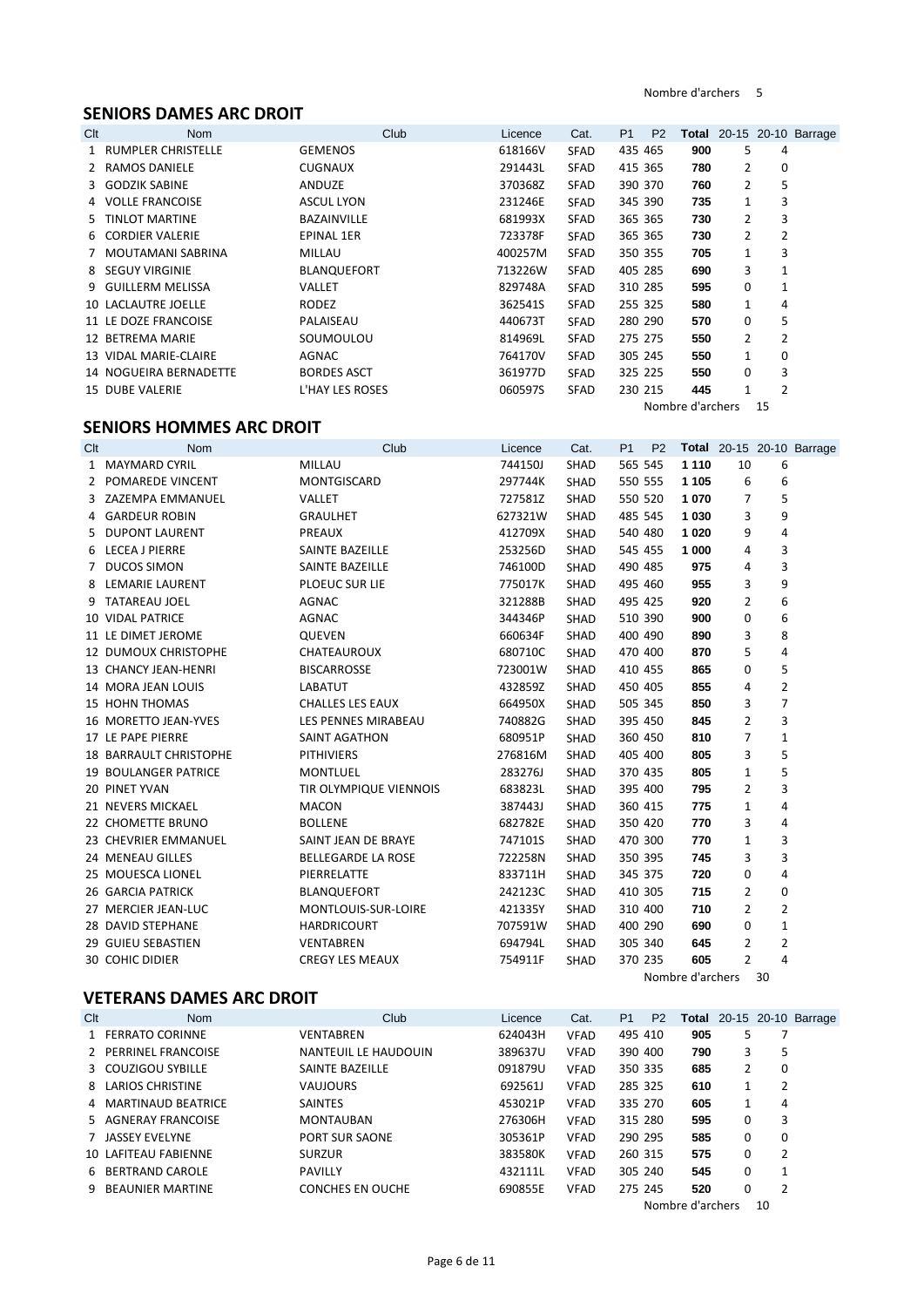# **VETERANS HOMMES ARC DROIT**

| Clt | <b>Nom</b>                | Club                    | Licence | Cat.         | P <sub>1</sub> | P <sub>2</sub> |                  |                |                | <b>Total</b> 20-15 20-10 Barrage |
|-----|---------------------------|-------------------------|---------|--------------|----------------|----------------|------------------|----------------|----------------|----------------------------------|
|     | 1 LE DOZE CHRISTOPHE      | PALAISEAU               | 420991Z | <b>VHAD</b>  |                | 440 545        | 985              | 4              | 6              |                                  |
|     | 2 GREGUOR WALTER          | SAULX LES CHARTREUX     | 254749B | <b>SVHAD</b> |                | 510 460        | 970              | 3              | 5              |                                  |
|     | 3 PATEUX GERALD           | SAINT SAUVANT           | 451571N | <b>VHAD</b>  |                | 465 490        | 955              | $\overline{2}$ | 5              |                                  |
|     | 4 CAROU MICHEL            | <b>BIZANET</b>          | 272901G | <b>VHAD</b>  |                | 450 480        | 930              | 1              | $\overline{7}$ |                                  |
|     | 5 TILLET CHRISTOPHE       | <b>BEAUNE</b>           | 380881B | <b>VHAD</b>  |                | 445 475        | 920              | 4              | 4              |                                  |
|     | 6 FOVEAU JEAN CHRISTOPHE  | <b>CHARTRES</b>         | 408699N | <b>VHAD</b>  |                | 470 435        | 905              | 3              | $\overline{7}$ |                                  |
|     | 7 FRANCESCHI GEORGES      | PUY SAINTE REPARADE ARR | 283467S | <b>SVHAD</b> |                | 405 500        | 905              | 3              | $\overline{2}$ |                                  |
|     | 8 STAESSENS DOMINIQUE     | MONTGISCARD             | 692372D | <b>VHAD</b>  |                | 425 470        | 895              | 1              | 5              |                                  |
|     | 9 GIRARD JACKY            | PLOEUC SUR LIE          | 359794F | <b>SVHAD</b> | 445 425        |                | 870              | 4              | 5              |                                  |
|     | 10 LECLERC JACQUES        | <b>BOULOIRE</b>         | 236771K | <b>SVHAD</b> | 420 450        |                | 870              | 3              | $\mathbf{1}$   |                                  |
|     | 11 GALLARDO ALAIN         | <b>ROBION</b>           | 726231G | <b>VHAD</b>  | 415 450        |                | 865              | 4              | $\overline{2}$ |                                  |
|     | 12 GIONNET JEAN-PAUL      | <b>VITRE</b>            | 296410K | <b>VHAD</b>  |                | 420 440        | 860              | 3              | 5              |                                  |
|     | 13 SOREL YVES             | <b>VITRE</b>            | 408520U | <b>SVHAD</b> | 435 420        |                | 855              | 3              | 5              |                                  |
|     | 14 STEMPFEL JEROME        | <b>BELFORT LION</b>     | 348727B | <b>VHAD</b>  |                | 375 475        | 850              | 0              | $\overline{2}$ |                                  |
|     | 15 BAILLY JEAN MARIE      | <b>AVORD</b>            | 381694K | <b>VHAD</b>  |                | 350 495        | 845              | 2              | 4              |                                  |
|     | 16 DALLEDONNE JEAN-PAUL   | LA QUEUE EN BRIE        | 788987V | <b>SVHAD</b> |                | 385 455        | 840              | 2              | $\overline{7}$ |                                  |
|     | 17 ROMAIN JEANCLAUDE      | LA LANDE DE FRONSAC     | 320071D | <b>VHAD</b>  |                | 430 410        | 840              | $\mathbf{1}$   | 5              |                                  |
|     | 18 FARGEAS J CLAUDE       | ROCHEFORT EN YVELINES   | 222319B | <b>SVHAD</b> |                | 340 490        | 830              | 5              | $\mathbf{1}$   |                                  |
|     | <b>19 NGUYEN EMMANUEL</b> | <b>PERTUIS</b>          | 406805E | <b>VHAD</b>  |                | 435 395        | 830              | 3              | 5              |                                  |
|     | 20 CHEMIN PHILIPPE        | <b>VAUJOURS</b>         | 706040K | <b>VHAD</b>  |                | 360 470        | 830              | 3              | $\mathbf{1}$   |                                  |
|     | 21 SERIS ALAIN            | SAINT SAUVANT           | 373643J | <b>VHAD</b>  |                | 415 415        | 830              | 2              | 5              |                                  |
|     | 22 CHEF GILLES            | PREAUX                  | 682716H | <b>SVHAD</b> |                | 360 470        | 830              | $\overline{2}$ | 3              |                                  |
|     | 23 LAFITEAU GILLES        | <b>SURZUR</b>           | 353484X | <b>VHAD</b>  |                | 400 430        | 830              | $\overline{2}$ | $\overline{2}$ |                                  |
|     | 24 FARNOUX JEAN-CLAUDE    | <b>POISSY</b>           | 596766J | <b>VHAD</b>  | 410 415        |                | 825              | 5              | 4              |                                  |
|     | 25 LHERMINIER THIERRY     | ALBERTVILLE             | 690303E | <b>VHAD</b>  |                | 370 455        | 825              | $\overline{2}$ | 3              |                                  |
|     | 26 LORA-RUNCO BERNARD     | BLANQUEFORT             | 339535K | <b>SVHAD</b> |                | 370 455        | 825              | $\overline{2}$ | 3              |                                  |
|     | 27 RICO PATRICK           | PRAPOUTEL               | 255298Y | <b>VHAD</b>  |                | 380 440        | 820              | 1              | 5              |                                  |
|     | 28 CHIEZE J MARC          | GRAMAT                  | 357854X | <b>VHAD</b>  |                | 330 475        | 805              | 5              | 5              |                                  |
|     | 29 GIBOUIN BRUNO          | ELANCOURT               | 437073E | <b>VHAD</b>  |                | 405 395        | 800              | 4              | $\Omega$       |                                  |
|     | <b>30 BRENOT DIDIER</b>   | CHAMPAGNOLE             | 003493X | <b>SVHAD</b> |                | 400 390        | 790              | 3              | $\mathbf{1}$   |                                  |
|     | 31 QUANTIN REGIS          | MANSLE                  | 356013W | <b>VHAD</b>  |                | 400 375        | 775              | 1              | 4              |                                  |
|     | 32 GENESTIER DOMINIQUE    | CHALMAISON              | 658163V | <b>SVHAD</b> |                | 335 430        | 765              | $\overline{2}$ | 3              |                                  |
|     | 33 MARTINAUD JEAN LUC     | SAINTES                 | 220006M | <b>VHAD</b>  |                | 355 405        | 760              | $\overline{2}$ | 4              |                                  |
|     | 34 DEPAIL JEAN YVES       | PLOEUC SUR LIE          | 388471B | <b>VHAD</b>  |                | 385 365        | 750              | $\overline{2}$ | 4              |                                  |
|     | 35 LACLAUTRE PASCAL       | <b>RODEZ</b>            | 278085S | <b>VHAD</b>  |                | 295 455        | 750              | 2              | 4              |                                  |
|     | 36 CARRIERE CHRISTIAN     | <b>MONTAUBAN</b>        | 424062M | <b>VHAD</b>  |                | 340 395        | 735              | 2              | 3              |                                  |
|     | 37 BELLOT DANIEL          | ANDUZE                  | 344171Z | <b>SVHAD</b> |                | 255 475        | 730              | $\mathbf{1}$   | 3              |                                  |
|     | 38 DORBESSAN PHILIPPE     | <b>CISSAC MEDOC</b>     | 628734G | <b>VHAD</b>  |                | 325 405        | 730              | 1              | $\overline{2}$ |                                  |
|     | 39 MICHEL GERARD          | <b>BONNEVAL</b>         | 616756M | <b>VHAD</b>  |                | 255 355        | 610              | 4              | $\overline{2}$ |                                  |
|     | 40 AUBRUCHET DANIEL       | BEAUMONT LE ROGER RISLE | 288468C | <b>SVHAD</b> |                | $\mathbf 0$    | $\mathbf{0}$     | 0              | 0              |                                  |
|     |                           |                         |         |              |                |                | Nombre d'archers |                | 40             |                                  |

|     | <b>CADETTES DAMES ARC LIBRE</b> |                            |         |             |                |                |                  |    |                |                                  |  |  |
|-----|---------------------------------|----------------------------|---------|-------------|----------------|----------------|------------------|----|----------------|----------------------------------|--|--|
| Clt | <b>Nom</b>                      | Club                       | Licence | Cat.        | P <sub>1</sub> | P <sub>2</sub> |                  |    |                | <b>Total</b> 20-15 20-10 Barrage |  |  |
|     | 1 ALLEMANE MARJORIE             | <b>CASTELMORON SUR LOT</b> | 738374F | <b>CFTL</b> | 640 665        |                | 1 3 0 5          | 22 | 7              |                                  |  |  |
|     | 2 DUPEYRON ANGELIQUE            | ST CHELY D'APCHER          | 671452P | <b>CFTL</b> | 510 455        |                | 965              | 5  | 5              |                                  |  |  |
|     |                                 |                            |         |             |                |                | Nombre d'archers |    | $\overline{z}$ |                                  |  |  |
|     | <b>CADETS HOMMES ARC LIBRE</b>  |                            |         |             |                |                |                  |    |                |                                  |  |  |
| Clt | <b>Nom</b>                      | Club                       | Licence | Cat.        | P <sub>1</sub> | P <sub>2</sub> |                  |    |                | <b>Total</b> 20-15 20-10 Barrage |  |  |
|     | 1 BOICHUT VINCENT               | LA CHAPELLE THECLE         | 717070Z | <b>CHTL</b> | 715 725        |                | 1440             | 37 | 2              |                                  |  |  |
|     | 2 ANDRAL ROMAIN                 | MILLAU                     | 753845X | <b>CHTL</b> | 705 710        |                | 1415             | 32 |                | 2 B1                             |  |  |
|     | 3 ROIGNEAU ARTHUR               | <b>PERS EN GATINAIS</b>    | 786491G | <b>CHTL</b> | 700 715        |                | 1415             | 32 |                | 2 B <sub>2</sub>                 |  |  |
|     | 4 KUKIELKA BASTIEN              | A.J.T.                     | 705460E | <b>CHTL</b> | 695 710        |                | 1405             | 36 | 3              |                                  |  |  |
|     | 5 ARSELIN AYMERIC               | <b>GUIRY EN VEXIN</b>      | 705051K | <b>CHTL</b> | 700 705        |                | 1405             | 31 | 3              |                                  |  |  |
|     |                                 |                            |         |             |                |                | Nombre d'archers |    | -5             |                                  |  |  |
|     | <b>JUNIORS DAMES ARC LIBRE</b>  |                            |         |             |                |                |                  |    |                |                                  |  |  |
| Clt | <b>Nom</b>                      | Club                       | Licence | Cat.        | P <sub>1</sub> | P <sub>2</sub> |                  |    |                | <b>Total</b> 20-15 20-10 Barrage |  |  |
|     | <b>SAVARY MARINE</b>            | <b>VILLERS BRETONNEUX</b>  | 833305S | <b>JFTL</b> | 590 575        |                | 1 1 6 5          | 13 | 6              |                                  |  |  |
|     | 2 BARDY MANON                   | <b>GRAULHET</b>            | 774778A | <b>JFTL</b> | 550 525        |                | 1075             | 5. | 10             |                                  |  |  |
|     | <b>COTTIER BERANGERE</b>        | <b>CHAVAGNE</b>            | 658830V | <b>JFTL</b> | 525 505        |                | 1 0 3 0          | 7  | 4              |                                  |  |  |
|     |                                 |                            |         |             |                |                | Nombre d'archers |    | $\mathbf{3}$   |                                  |  |  |

# **JUNIORS HOMMES ARC LIBRE**

| Clt | <b>Nom</b> | Club | Licence Cat. P1 P2 Total 20-15 20-10 Barrage |  |  |  |  |
|-----|------------|------|----------------------------------------------|--|--|--|--|
|     |            |      |                                              |  |  |  |  |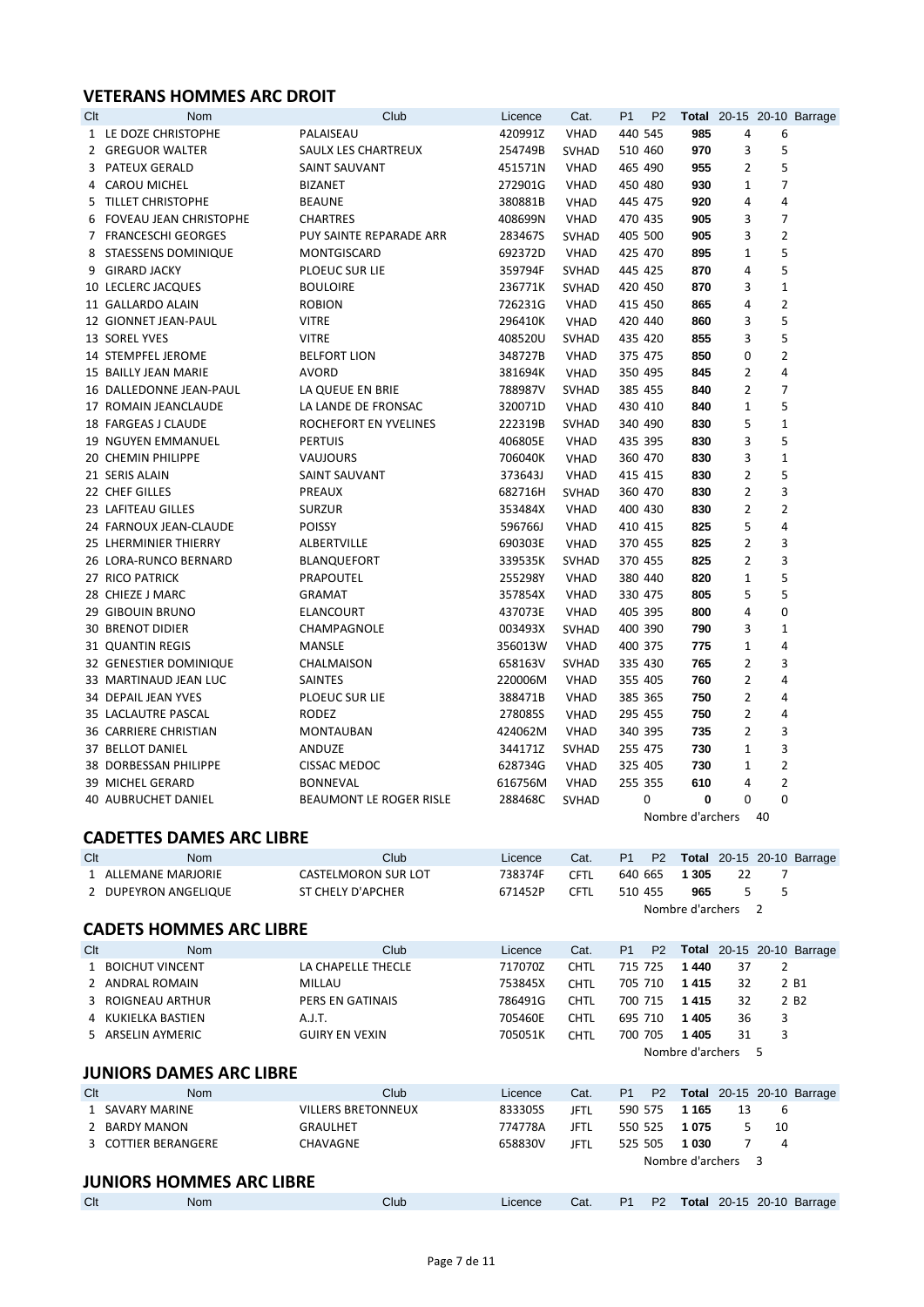|     | 1 BIDAULT KEVIN                 | <b>INGRE</b>                      | 686269V | <b>JHTL</b> |                | 700 705        | 1 4 0 5          | 34       | $\mathbf{1}$   |                                  |
|-----|---------------------------------|-----------------------------------|---------|-------------|----------------|----------------|------------------|----------|----------------|----------------------------------|
|     | 3 REYBARD DAMIEN                | MONTREAL LA CLUSE                 | 720908W | <b>JHTL</b> |                | 675 710        | 1 3 8 5          | 27       | 2              |                                  |
|     | 2 MARGUET CEDRIC                | PONTARLIER (25)                   | 643051U | <b>JHTL</b> |                | 690 685        | 1 3 7 5          | 23       | 6              |                                  |
|     | 4 BRUNET NICOLAS                | AMILLY J3 ARC                     | 657073K | <b>JHTL</b> |                | 635 685        | 1 3 2 0          | 23       | 6              |                                  |
|     |                                 |                                   |         |             |                |                | Nombre d'archers |          | $\overline{4}$ |                                  |
|     | <b>SENIORS DAMES ARC LIBRE</b>  |                                   |         |             |                |                |                  |          |                |                                  |
|     |                                 |                                   |         |             |                |                |                  |          |                |                                  |
| Clt | Nom                             | Club                              | Licence | Cat.        | P <sub>1</sub> | P <sub>2</sub> |                  |          |                | <b>Total</b> 20-15 20-10 Barrage |
|     | 1 AMA AUDE                      | A.J.T.                            | 437760B | SFTL        |                | 695 700        | 1 3 9 5          | 28       | 1              |                                  |
|     | 2 VERHAEGHE VERONIQUE           | <b>FONSORBES</b>                  | 673938S | SFTL        |                | 675 705        | 1 3 8 0          | 29       | 4              |                                  |
|     | 3 GRANDSIRE LUCIE               | PAVILLY                           | 663676M | SFTL        |                | 675 695        | 1 370            | 25       |                | 7 B1                             |
| 4   | ROBINEAU EVA                    | SAUMUR                            | 727417W | <b>SFTL</b> |                | 695 675        | 1 370            | 30       |                | 2 B <sub>2</sub>                 |
| 5   | PICHON MARIE LAURE              | <b>GEMENOS</b>                    | 732695H | <b>SFTL</b> |                | 675 670        | 1 3 4 5          | 24       | 6              |                                  |
|     | 6 KUKIELKA MARION               | A.J.T.                            | 705466L | SFTL        |                | 640 690        | 1 3 3 0          | 22       | 6              |                                  |
|     | 7 PLASSART DELPHINE             | AMILLY J3 ARC                     | 744920W | SFTL        |                | 660 670        | 1 3 3 0          | 22       | $\overline{2}$ |                                  |
| 8   | GUTIERREZ LAURA                 | MILLAU                            | 753849B | SFTL        |                | 685 640        | 1 3 2 5          | 17       | 7              |                                  |
|     | 9 VILLELOUP MYRIAM              | LA CHAPELLE THECLE                | 666160M | SFTL        |                | 665 655        | 1 3 2 0          | 22       | 1              |                                  |
|     | 10 CARON CORALIE                | <b>ROYE</b>                       | 393297X | <b>SFTL</b> |                | 665 615        | 1 2 8 0          | 17       | 4              |                                  |
|     |                                 |                                   |         |             |                |                | Nombre d'archers |          | 10             |                                  |
|     | <b>SENIORS HOMMES ARC LIBRE</b> |                                   |         |             |                |                |                  |          |                |                                  |
| Clt | Nom                             | Club                              | Licence | Cat.        | P1             | P <sub>2</sub> |                  |          |                | <b>Total</b> 20-15 20-10 Barrage |
|     | 1 PAUNER JOAN                   | MIRAMAS SLC                       | 367672U | <b>SHTL</b> |                | 730 725        | 1 4 5 5          | 39       |                | 0 B1                             |
|     | 2 GRIVOTET CHRISTOPHE           | <b>GRAULHET</b>                   | 397695C | <b>SHTL</b> |                | 720 735        | 1455             | 39       |                | 1 B <sub>2</sub>                 |
|     | 3 OGER ALEXANDRE                | <b>VILLERS BRETONNEUX</b>         | 703013V | <b>SHTL</b> |                | 720 735        | 1455             | 39       |                | 2 B3                             |
|     | 4 FOLLET SEBASTIEN              | ROUEN ROY GUILLAUME               | 433898D | <b>SHTL</b> |                | 725 725        | 1450             | 38       | $\overline{2}$ |                                  |
| 5   | CIVADE ERVAN                    | <b>AVORD</b>                      | 695029S | <b>SHTL</b> |                | 715 730        | 1445             | 37       | 0              |                                  |
| 6   | <b>DRUGUET JOEL</b>             | <b>MIRAMAS SLC</b>                | 784967A | <b>SHTL</b> |                | 715 725        | 1440             | 37       | 0              |                                  |
| 7   | <b>CORMERAIS FABIEN</b>         | VALLET                            | 623367Y | <b>SHTL</b> |                | 715 725        | 1440             | 37       | 0              |                                  |
|     | 8 HERAN VINCENT                 | MILLAU                            | 361506S | <b>SHTL</b> |                | 720 720        | 1440             | 36       | 5              |                                  |
|     | 9 POIRRIER BASTIEN              | ST HERBLAIN                       | 679956H | <b>SHTL</b> |                | 730 710        | 1440             | 36       | 0              |                                  |
|     | <b>10 BONNET GUERRIC</b>        | LE THOR                           | 338465X | <b>SHTL</b> |                | 710 725        | 1435             | 35       | 4              |                                  |
|     | 11 FABEL PHILIPPE               | <b>PITHIVIERS</b>                 | 381581M | <b>SHTL</b> |                | 705 725        | 1430             | 36       | 3              |                                  |
|     | 12 GENIN GUILLAUME              | MONTREAL LA CLUSE                 | 349584H | <b>SHTL</b> |                | 720 710        | 1430             | 34       | 4              |                                  |
|     | 13 KUKIELKA FABRICE             | A.J.T.                            | 705469P | <b>SHTL</b> |                | 715 710        | 1425             | 33       | $\overline{2}$ |                                  |
|     | 14 MASSE THIERRY                | LAVAL                             | 672890C | <b>SHTL</b> |                | 710 715        | 1425             | 33       | $\overline{2}$ |                                  |
|     | 15 LACROUTS ARNAUD              | LA LANDE DE FRONSAC               | 361460S | <b>SHTL</b> |                | 710 715        | 1425             | 33       | 2              |                                  |
|     | <b>16 DELATTRE FRANCOIS</b>     | <b>MARLY</b>                      | 329928T | <b>SHTL</b> |                | 715 705        | 1420             | 36       | $\mathbf{1}$   |                                  |
|     | 17 CUVELIER GERALD              | VILLENEUVE D'ASCQ                 | 677323W | <b>SHTL</b> |                | 715 700        | 1415             | 35       | 1              |                                  |
|     | 18 ZIEGLER ROMAIN               | <b>DOLE</b>                       | 433652L | <b>SHTL</b> |                | 710 705        | 1415             | 32       | $\mathbf{1}$   |                                  |
|     | 19 ROGER SEBASTIEN              | <b>SURGERES</b>                   | 384453J | <b>SHTL</b> |                | 695 715        | 1410             | 33       | $\overline{2}$ |                                  |
|     | 20 HAUS GUILLAUME               | GAGNY                             | 639288D | <b>SHTL</b> |                | 695 715        | 1410             | 30       | 5              |                                  |
|     | 21 MARTINS JOSE                 | PORT SUR SAONE                    | 389071D | <b>SHTL</b> |                | 700 710        | 1410             | 30       | 3              |                                  |
|     | 22 CAILLOT CHRISTOPHE           | ST GERMAIN DU PUY                 | 761049C | <b>SHTL</b> |                | 705 700        | 1 4 0 5          | 30       | 2              |                                  |
|     | 23 MARGUET ROMAIN               | PONTARLIER (25)                   | 612127F | <b>SHTL</b> |                | 710 695        | 1 4 0 5          | 29       | 6              |                                  |
|     | 24 GALLARDO OLIVIER             | <b>ROBION</b>                     | 664001R | <b>SHTL</b> |                | 710 690        | 1 400            | 31       | $\mathbf{1}$   |                                  |
|     | 25 VANDEKERKHOVE LIONEL         | SOUMOULOU                         | 672754E | <b>SHTL</b> |                | 700 700        | 1 400            | 30       | 4              |                                  |
|     | 26 ZACCHELLO ALEXANDRE          | LA LANDE DE FRONSAC               | 820527C | <b>SHTL</b> |                | 700 685        | 1 3 8 5          | 29       | 5              |                                  |
|     | 27 JUSSELIN CHRISTOPHE          | LA CHAPELLE THECLE                | 715544R | <b>SHTL</b> |                | 715 665        | 1 3 8 0          | 33       | $\overline{2}$ |                                  |
|     | 28 LE BELLEC GWENAEL            | QUEVEN                            | 318458A | <b>SHTL</b> |                | 675 705        | 1 3 8 0          | 28       | 2              |                                  |
|     | 29 BONNEAU ERIC                 | LA CHAPELLE THECLE                | 403315L | <b>SHTL</b> |                | 695 685        | 1 3 8 0          | 25       | 4              |                                  |
|     | 30 BENOIST DAVID                | <b>GORRON</b>                     | 300070N | <b>SHTL</b> |                | 665 700        | 1 3 6 5          | 27       | 2              |                                  |
|     | 31 ARRAULT OLIVIER              | <b>VITRE</b>                      | 736504Y | <b>SHTL</b> |                | 670 695        | 1 3 6 5          | 26       | 3              |                                  |
|     | 32 TAULLE JEREMY                | GRAY                              | 628699U | <b>SHTL</b> |                | 670 690        | 1 3 6 0          | 28       | 4              |                                  |
|     | 33 GONSAUT PHILIPPE             | GRANDVILLARS                      | 346594H | <b>SHTL</b> |                | 665 695        | 1 3 6 0          | 26       | 3              |                                  |
|     | 34 QUINOT SEBASTIEN             | <b>BELLEGARDE LA ROSE</b>         | 663200V | <b>SHTL</b> |                | 695 665        | 1 360            | 25       | $\overline{2}$ |                                  |
|     | 35 CRENN FREDERIC               |                                   |         | <b>SHTL</b> |                | 655 695        | 1 3 5 0          |          | 7              |                                  |
|     | 36 LOCURATOLO ANTOINE           | PREAUX<br><b>CHATENAY MALABRY</b> | 753904L |             |                | 675 675        | 1 350            | 24<br>24 | 4              |                                  |
|     |                                 |                                   | 434070R | <b>SHTL</b> |                |                |                  |          |                |                                  |
|     | 37 ALLART BENJAMIN              | AMIENS                            | 752478L | <b>SHTL</b> |                | 670 670        | 1 340            | 21       | 3<br>0         |                                  |
|     | 38 GUILHERMET PHILIPPE          | <b>OURCHES</b>                    | 432431J | <b>SHTL</b> |                | 635 695        | 1 3 3 0          | 27       |                |                                  |
|     | 39 MARLEAUX DIDIER              | TARBES                            | 384640M | <b>SHTL</b> |                | 640 665<br>0   | 1 3 0 5<br>0     | 17<br>0  | 8<br>0         |                                  |
|     | <b>40 FOURNIER LOUIS</b>        | LE MANS NATURE                    | 647206K | <b>SHTL</b> |                |                | Nombre d'archers |          | 40             |                                  |
|     |                                 |                                   |         |             |                |                |                  |          |                |                                  |

# **VETERANS DAMES ARC LIBRE**

| Clt | Nom                 | Club              | Licence | Cat.        | <b>P1</b> | <b>P2</b> |              |    | <b>Total 20-15 20-10 Barrage</b> |
|-----|---------------------|-------------------|---------|-------------|-----------|-----------|--------------|----|----------------------------------|
|     | BOURGOIN ANNE MARIE | CONTRES AC        | 292748E | SVFTI       |           |           | 675 675 1350 |    |                                  |
|     | BISIAUX FLORENCE    | VILLENEUVE D'ASCO | 421312Y | <b>VFTL</b> | 665 640   |           | 1 305        | 19 |                                  |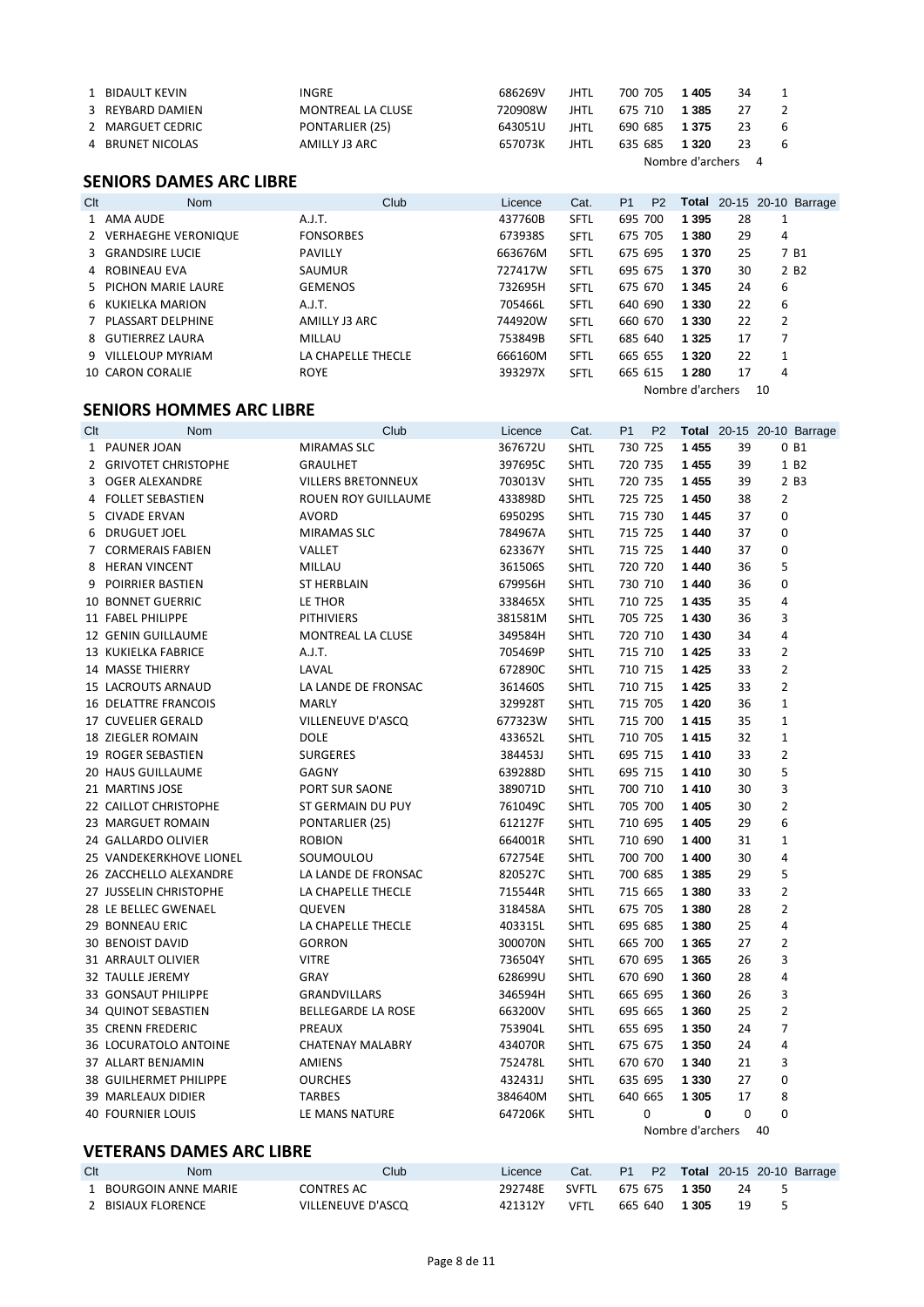| 3 GAUBEY EVELYNE  | LA CHAPELLE THECLE  | 622478G | VFTL  | 645 635       | 1 280              | 16 | 10             |
|-------------------|---------------------|---------|-------|---------------|--------------------|----|----------------|
| 4 ROUX COLETTE    | VIERZON 1ER         | 649904T | SVFTI | 630 610 1 240 |                    | 15 | $\overline{4}$ |
| 5 GALVAN BEATRICE | LA LANDE DE FRONSAC | 628558R | VFTL  | 620 600       | 1 2 2 0            | 11 | 10             |
|                   |                     |         |       |               | Nombre d'archers 5 |    |                |

#### **VETERANS HOMMES ARC LIBRE**

| Clt | Nom                         | Club                      | Licence | Cat.         | P <sub>1</sub> | P <sub>2</sub> |                  |    |                | <b>Total</b> 20-15 20-10 Barrage |
|-----|-----------------------------|---------------------------|---------|--------------|----------------|----------------|------------------|----|----------------|----------------------------------|
|     | 1 MACE JACKY                | VALLET                    | 270287R | <b>VHTL</b>  | 720 730        |                | 1450             | 38 |                | 2 B1                             |
|     | 2 JOYEUX ALAIN              | <b>AVORD</b>              | 333014X | <b>VHTL</b>  | 715 735        |                | 1450             | 39 |                | 0B2                              |
| 3   | <b>MATHIS JEAN LUC</b>      | LINGOLSHEIM               | 265013H | <b>VHTL</b>  | 710 720        |                | 1430             | 34 |                | 0B3                              |
| 4   | <b>MARGUET JEAN CLAUDE</b>  | PONTARLIER (25)           | 427792S | <b>VHTL</b>  | 715 715        |                | 1430             | 36 |                | 0 B4                             |
|     | 5 GRESSARD JEAN PAUL        | <b>GRANDVILLARS</b>       | 224572A | <b>VHTL</b>  | 705 720        |                | 1425             | 34 | 0              |                                  |
|     | 6 GUIMBAL GILLES            | <b>MARIGNIER</b>          | 742578A | <b>VHTL</b>  | 705 705        |                | 1410             | 31 | 3              |                                  |
|     | 7 ALLEMANE THIERRY          | DAMAZAN                   | 621092A | <b>VHTL</b>  | 705 705        |                | 1410             | 30 | 3              |                                  |
| 8   | NOURBAKHT FEREIDOUN         | <b>DRAVEIL SENART</b>     | 742186Z | <b>VHTL</b>  | 695 710        |                | 1 4 0 5          | 32 | $\overline{2}$ |                                  |
| 9   | <b>ADET YVES</b>            | LE MANS MAINE             | 427934W | <b>VHTL</b>  | 700 705        |                | 1 4 0 5          | 31 | $\mathbf{1}$   |                                  |
|     | <b>10 BOICHUT PHILIPPE</b>  | LA CHAPELLE THECLE        | 715546T | <b>VHTL</b>  | 700 705        |                | 1 4 0 5          | 29 | 4              |                                  |
|     | <b>11 DAMOUR GILLES</b>     | PORT SUR SAONE            | 239496X | <b>VHTL</b>  | 695 705        |                | 1 400            | 30 | 2              |                                  |
|     | <b>12 DELBOUILLE GILLES</b> | <b>ANTONY</b>             | 381889X | <b>VHTL</b>  | 705 690        |                | 1 3 9 5          | 28 | $\overline{2}$ |                                  |
|     | 13 MAZET ALAIN              | <b>AIGUILLON</b>          | 681788Z | <b>SVHTL</b> | 685 705        |                | 1 3 9 0          | 29 | 4              |                                  |
|     | 14 ALVAREZ JEAN PIERRE      | MILLAU                    | 365097V | <b>VHTL</b>  | 700 690        |                | 1 3 9 0          | 29 | 3              |                                  |
|     | 15 GONZALEZ ERIC            | <b>FONSORBES</b>          | 449583C | <b>VHTL</b>  | 690 695        |                | 1 3 8 5          | 28 | $\overline{2}$ |                                  |
|     | <b>16 BARKUSKY MICHEL</b>   | <b>MARCOUSSIS</b>         | 314081T | <b>SVHTL</b> | 705 675        |                | 1 3 8 0          | 28 | 5              |                                  |
|     | 17 FACE LUC                 | <b>ANTONY</b>             | 695109D | <b>VHTL</b>  | 690 680        |                | 1 3 7 0          | 25 | 6              |                                  |
|     | <b>18 HENRI CLAUDE</b>      | <b>VERSON</b>             | 709970G | <b>SVHTL</b> | 695 670        |                | 1 3 6 5          | 27 | $\overline{2}$ |                                  |
|     | 19 GOBARD PHILIPPE          | <b>VIERZON 1ER</b>        | 400775A | <b>VHTL</b>  | 695 670        |                | 1 3 6 5          | 22 | 7              |                                  |
|     | <b>20 GIRARD PHILIPPE</b>   | PUY SAINTE REPARADE ARR   | 413536W | <b>VHTL</b>  | 685 675        |                | 1 3 6 0          | 26 | 3              |                                  |
|     | 21 PEROL MARC               | <b>THIERS</b>             | 461734K | <b>VHTL</b>  | 660 685        |                | 1 3 4 5          | 22 | $\overline{7}$ |                                  |
|     | 22 STENGER PATRICK          | VILLEURBANNE CIE HERACLES | 603083A | <b>VHTL</b>  | 680 660        |                | 1 3 4 0          | 21 | 4              |                                  |
|     | 23 MINIER PHILIPPE          | LE MANS NATURE            | 223975B | <b>VHTL</b>  | 640 695        |                | 1 3 3 5          | 23 | 8              |                                  |
|     | 24 SCHILLACI CLAUDE         | MONTGISCARD               | 232624C | <b>SVHTL</b> | 675 655        |                | 1 3 3 0          | 20 | 5              |                                  |
|     | 25 BRUN FREDERIC            | <b>BLANQUEFORT</b>        | 278083P | <b>VHTL</b>  | 675 645        |                | 1 3 2 0          | 18 | 4              |                                  |
|     | 26 BONNET ALAIN             | ARSAC                     | 435332M | <b>VHTL</b>  | 650 665        |                | 1 3 1 5          | 21 | 4              |                                  |
|     | 27 BARBE PHILIPPE           | <b>VIC EN BIGORRE</b>     | 763933M | <b>VHTL</b>  | 670 630        |                | 1 300            | 17 | 5              |                                  |
|     | 28 BAZIN CHRISTIAN          | <b>BONNEVAL</b>           | 467434F | <b>SVHTL</b> | 675 615        |                | 1 2 9 0          | 17 | 4              |                                  |
|     | 29 BENOIT JOEL              | PREAUX                    | 343650H | <b>SVHTL</b> | 640 630        |                | 1 2 7 0          | 18 | 4              |                                  |
|     | <b>30 PAUNER BERNARD</b>    | <b>MIRAMAS SLC</b>        | 275224G | <b>VHTL</b>  | 725 105        |                | 830              | 23 | $\mathbf 0$    |                                  |
|     |                             |                           |         |              |                |                | Nombre d'archers |    | 30             |                                  |

# **JUNIORS DAMES ARC CHASSE**<br>Clt Nom

Nom Club Club Licence Cat. P1 P2 Total 20-15 20-10 Barrage FRIANT CELINE MARIGNIER 715650F JFAC 475 390 **865** 0 4 QUENEHEN FLORIANE LE RAVIN 842190Z JFAC 315 185 **500** 0 1 822669F CFAC 155 245 400 VIENNEY EMELINE A.J.T. 795161F CFAC 195 170 **365** 0 0 Nombre d'archers 4

#### **JUNIORS HOMMES ARC CHASSE**

| Clt | Nom                | Club                    | Licence | Cat.        | P <sub>1</sub> | <b>P2</b> |                  |   | <b>Total</b> 20-15 20-10 Barrage |
|-----|--------------------|-------------------------|---------|-------------|----------------|-----------|------------------|---|----------------------------------|
|     | 1 LANDIN MATTHIS   | <b>PLOEUC SUR LIE</b>   | 765841L | <b>JHAC</b> | 500 520        |           | 1020             | 4 |                                  |
|     | 3 MULLER GAUTHIER  | STE CROIX EN PLAINE CIE | 719459W | <b>JHAC</b> | 305 425        |           | 730              | 0 |                                  |
|     | 2 MARCHAND QUENTIN | <b>BELFORT LION</b>     | 711748P | <b>CHAC</b> | 350 335        |           | 685              |   |                                  |
|     | 4 JOLLY CLEMENT    | <b>BEAUGENCY</b>        | 710109H | <b>CHAC</b> | 275 185        |           | 460              |   |                                  |
|     |                    |                         |         |             |                |           | Nombre d'archers | 4 |                                  |

#### **SENIORS DAMES ARC CHASSE**

| Clt | <b>Nom</b>                  | Club                     | Licence | Cat.        | P <sub>1</sub> | P <sub>2</sub> |                  |   |                | <b>Total</b> 20-15 20-10 Barrage |
|-----|-----------------------------|--------------------------|---------|-------------|----------------|----------------|------------------|---|----------------|----------------------------------|
|     | 1 PALADAN CHRISTINE         | <b>PUJAUT</b>            | 739469W | <b>SFAC</b> | 430 455        |                | 885              | 7 | 5              |                                  |
|     | 2 MARTIN TEYSSIER AGNES     | <b>PIOLENC</b>           | 732431W | <b>SFAC</b> | 460 420        |                | 880              | 4 | 2              |                                  |
|     | 3 ZENOU VÉRONIQUE           | <b>UZES</b>              | 858210M | <b>SFAC</b> | 435 405        |                | 840              | 4 | 4              |                                  |
|     | 4 RODES VERONIQUE           | SAINTE BAZEILLE          | 301722J | <b>SFAC</b> | 375 420        |                | 795              | 2 | 5              |                                  |
|     | 5 PIERRONNET-PERNEL ISABELL | <b>EVREUX ALM</b>        | 629272S | <b>SFAC</b> | 410 305        |                | 715              | 2 | 1              |                                  |
|     | 6 PIDOUX NADEIGE            | <b>BOUSSY ST ANTOINE</b> | 749655T | <b>SFAC</b> | 350 340        |                | 690              | 1 | 2              |                                  |
|     | 7 MAURIN NATHALIE           | <b>VAUJOURS</b>          | 692303D | <b>SFAC</b> |                | 360 320        | 680              | 2 | $\overline{2}$ |                                  |
|     | 8 QUENNESSON ELODIE         | DAMMARD                  | 822942C | <b>SFAC</b> | 330 340        |                | 670              | 2 | 3              |                                  |
|     | 9 PERE GABRIELLE            | <b>VIC EN BIGORRE</b>    | 379881P | <b>SFAC</b> | 330 335        |                | 665              | 1 | 1              |                                  |
|     | <b>10 ROTA VERONIQUE</b>    | <b>BOUSSY ST ANTOINE</b> | 665427R | <b>SFAC</b> | 300 305        |                | 605              | 0 | 3              |                                  |
|     |                             |                          |         |             |                |                | Nombre d'archers |   | 10             |                                  |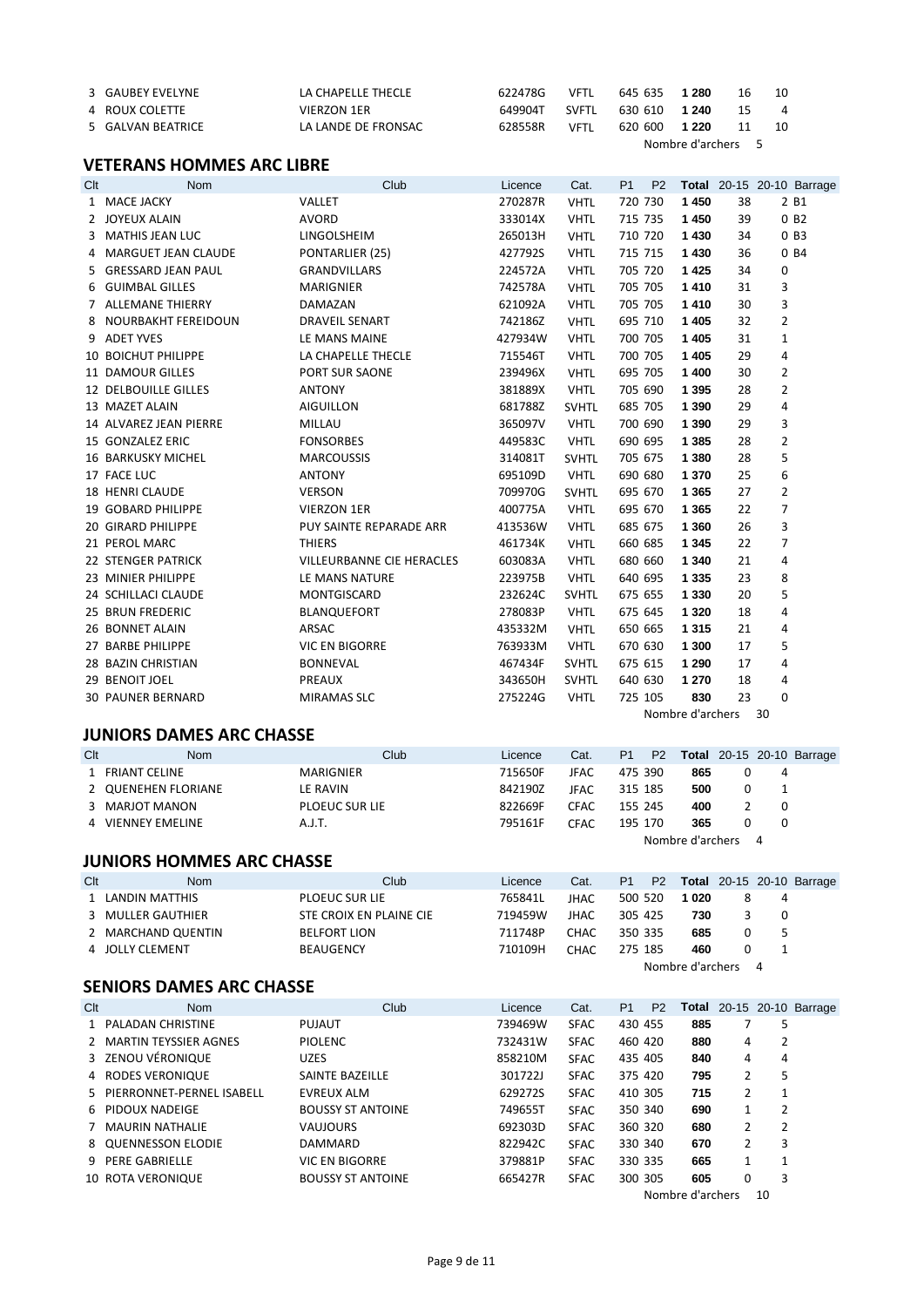# **SENIORS HOMMES ARC CHASSE**

| Clt | <b>Nom</b>                 | Club                          | Licence | Cat.        | P <sub>1</sub> | P <sub>2</sub> |                  |                |                | <b>Total</b> 20-15 20-10 Barrage |
|-----|----------------------------|-------------------------------|---------|-------------|----------------|----------------|------------------|----------------|----------------|----------------------------------|
|     | 1 SOUCHAUD LAURENT         | <b>EYBENS</b>                 | 450522Y | <b>SHAC</b> |                | 620 620        | 1 2 4 0          | 18             | 7              |                                  |
|     | 2 ADET STEVE               | <b>SAINT DIZIER</b>           | 454867W | <b>SHAC</b> |                | 640 570        | 1 2 1 0          | 9              | 10             |                                  |
|     | 3 BRULIN XAVIER            | <b>CUGNAUX</b>                | 673300Y | <b>SHAC</b> |                | 560 600        | 1 1 6 0          | 12             |                | 6 B3                             |
|     | 4 LACROTTE CHRISTOPHE      | CASTELNAU DE MEDOC            | 276241M | <b>SHAC</b> |                | 595 565        | 1 1 6 0          | 14             |                | 4 B4                             |
|     | 5 GAMBS DENIS              | <b>ILLKIRCH GRAFFENSTADEN</b> | 621727R | <b>SHAC</b> |                | 600 510        | 1 1 1 0          | 8              | 7              |                                  |
|     | 6 DAVID THIERRY            | <b>BEAUNE</b>                 | 226914W | <b>SHAC</b> |                | 550 555        | 1 1 0 5          | 9              | 3              |                                  |
|     | 7 CASSESE JEAN-LOUIS       | <b>ST MARCELLIN</b>           | 731786V | <b>SHAC</b> |                | 530 570        | 1 100            | 7              | 8              |                                  |
|     | 8 GRANDI MARC              | <b>VIC SUR AISNE</b>          | 264089D | <b>SHAC</b> |                | 520 575        | 1 0 9 5          | 11             | 6              |                                  |
| 9   | <b>BOSC EMMANUEL</b>       | <b>DRAVEIL SENART</b>         | 345589R | <b>SHAC</b> |                | 520 560        | 1 0 8 0          | 5              | $\overline{7}$ |                                  |
|     | <b>10 RAULT THEOPHILE</b>  | <b>PLOEUC SUR LIE</b>         | 793078S | <b>SHAC</b> |                | 510 545        | 1 0 5 5          | 7              | $\overline{7}$ |                                  |
|     | 11 ESLAMPOUR ROBERT        | ROCHEFORT EN YVELINES         | 714604U | <b>SHAC</b> |                | 485 565        | 1 0 5 0          | 8              | 5              |                                  |
|     | 12 PAGNUCCO BORIS          | ANDUZE                        | 276897A | <b>SHAC</b> |                | 525 520        | 1 0 4 5          | 8              | 5              |                                  |
|     | 13 CHENAIS ALEXIS          | <b>BOULOIRE</b>               | 751054N | <b>SHAC</b> |                | 545 495        | 1 0 4 0          | 6              | 4              |                                  |
|     | 14 BOUBAAYA NORDINE        | MARIGNIER                     | 766783K | <b>SHAC</b> |                | 590 450        | 1 0 4 0          | 5              | 5              |                                  |
|     | 15 PETER ELVIS             | CISSAC MEDOC                  | 784619X | <b>SHAC</b> |                | 525 510        | 1 0 3 5          | 4              | 3              |                                  |
|     | <b>16 SEGUY ERIC</b>       | BLANQUEFORT                   | 713228Y | <b>SHAC</b> |                | 525 500        | 1 0 2 5          | 4              | 3              |                                  |
|     | 17 LEROY JEAN-CHRISTOPHE   | PREAUX                        | 426979H | <b>SHAC</b> |                | 480 540        | 1 0 2 0          | 5              | 4              |                                  |
|     | <b>18 GERAL OLIVIER</b>    | <b>AGNAC</b>                  | 765866N | <b>SHAC</b> |                | 455 560        | 1015             | 11             | $\overline{2}$ |                                  |
|     | <b>19 GRUA EMMANUEL</b>    | SAINT SAUVANT                 | 782937U | <b>SHAC</b> |                | 470 485        | 955              | 4              | 10             |                                  |
|     | <b>20 PAILLARD GREGORY</b> | <b>BOHARS</b>                 | 721915R | <b>SHAC</b> |                | 520 395        | 915              | 3              | $\overline{7}$ |                                  |
|     | 21 CHAUVIN MAXIME          | CASTELNAU DE MEDOC            | 722010U | <b>SHAC</b> |                | 475 415        | 890              | 1              | 6              |                                  |
|     | 22 EHRET SERGE             | <b>ILLKIRCH GRAFFENSTADEN</b> | 829101X | <b>SHAC</b> |                | 405 475        | 880              | $\overline{2}$ | 3              |                                  |
|     | 23 LALANNE ROMAIN          | <b>BOURGES 1</b>              | 371311Z | <b>SHAC</b> |                | 390 465        | 855              | 3              | 4              |                                  |
|     | 24 DRYJE LIONEL            | STE CROIX EN PLAINE CIE       | 676411E | <b>SHAC</b> |                | 400 345        | 745              | 2              | 3              |                                  |
|     | 25 MOUCHARD THOMAS         | <b>AUFFAY</b>                 | 693826J | <b>SHAC</b> |                | 385 255        | 640              | $\overline{2}$ | $\mathbf{1}$   |                                  |
|     |                            |                               |         |             |                |                | Nombre d'archers |                | 25             |                                  |

# **VETERANS DAMES ARC CHASSE**

| Clt | <b>Nom</b>            | Club                      | Licence | Cat.        | P <sub>1</sub> | P <sub>2</sub> |                  |   |   | <b>Total</b> 20-15 20-10 Barrage |
|-----|-----------------------|---------------------------|---------|-------------|----------------|----------------|------------------|---|---|----------------------------------|
|     | 1 RINIERI CLAUDIE     | MILLAU                    | 415552M | <b>VFAC</b> | 430 425        |                | 855              | 6 |   |                                  |
|     | 2 SAYVE SYLVIE        | VILLEURBANNE CIE HERACLES | 752926Y | <b>VFAC</b> | 400 435        |                | 835              | 3 |   |                                  |
|     | 3 GROLLIER GENEVIEVE  | <b>TARBES</b>             | 712882X | <b>VFAC</b> | 395 420        |                | 815              | 0 | 3 |                                  |
|     | 4 GUILLOUARD ISABELLE | <b>DRAVEIL SENART</b>     | 212709F | <b>VFAC</b> | 400 395        |                | 795              |   | 3 |                                  |
|     | 5 GOUFFE SYLVIE       | ST JEAN LE BLANC          | 364360U | <b>VFAC</b> | 395 360        |                | 755              | 1 | 4 |                                  |
|     | 6 PLAYE ALINE         | CASTELNAU DE MEDOC        | 624049P | <b>VFAC</b> | 305 390        |                | 695              | 3 | 4 |                                  |
|     | 7 COLLOMB FREDERIQUE  | PUY SAINTE REPARADE ARR   | 636211J | <b>VFAC</b> | 300 275        |                | 575              |   | 2 |                                  |
|     | 8 LAGARDE AGNES       | <b>EYBENS</b>             | 689411K | <b>VFAC</b> | 220 305        |                | 525              | 0 |   |                                  |
|     | 9 GIRAUDET EVELYNE    | LA CHAPELLE THECLE        | 741569D | <b>VFAC</b> | 250 220        |                | 470              | 0 | 3 |                                  |
|     |                       |                           |         |             |                |                | Nombre d'archers |   | 9 |                                  |

# **VETERANS HOMMES ARC CHASSE**

| Clt | <b>Nom</b>                 | Club                    | Licence | Cat.         | P <sub>1</sub> | P <sub>2</sub> |         |    |                | <b>Total</b> 20-15 20-10 Barrage |
|-----|----------------------------|-------------------------|---------|--------------|----------------|----------------|---------|----|----------------|----------------------------------|
|     | 1 FROT JEROME              | SAULX LES CHARTREUX     | 265421B | <b>VHAC</b>  | 560 575        |                | 1 1 3 5 | 10 | 5              |                                  |
|     | 2 BAGET JEAN PAUL          | <b>REDON</b>            | 589707L | <b>VHAC</b>  | 580 540        |                | 1 1 2 0 | 10 | 4              |                                  |
|     | 3 RAMON PHILIPPE           | COURNONTERRAL           | 750224L | <b>VHAC</b>  | 545 545        |                | 1 0 9 0 | 6  | 8              |                                  |
|     | 4 WIESE MANFRED            | <b>OURCHES</b>          | 386294K | <b>SVHAC</b> | 490 585        |                | 1075    | 5  | 9              |                                  |
|     | 5 ROGIER PATRICK           | <b>INGRE</b>            | 730695J | <b>VHAC</b>  | 520 535        |                | 1 0 5 5 | 9  | 6              |                                  |
|     | 6 HOGNON NOEL              | SAINT SAUVANT           | 651047K | <b>VHAC</b>  | 490 555        |                | 1 0 4 5 | 7  | 5              |                                  |
|     | 7 JASSEY ERIC              | PORT SUR SAONE          | 286261D | <b>VHAC</b>  | 515 525        |                | 1 0 4 0 | 4  | 4              |                                  |
|     | 8 HEYBERGER THIERRY        | STE CROIX EN PLAINE CIE | 242169C | <b>VHAC</b>  | 470 565        |                | 1 0 3 5 | 7  | 3              |                                  |
|     | 9 VACELET GUY              | <b>PARCEY</b>           | 445622X | <b>VHAC</b>  | 520 470        |                | 990     | 7  | $\overline{2}$ |                                  |
|     | 10 GOUFFE PAUL             | ST JEAN LE BLANC        | 316777Y | <b>VHAC</b>  | 490 485        |                | 975     | 6  | 3              |                                  |
|     | <b>11 VEILLET TONY</b>     | <b>SAINTES</b>          | 241783H | <b>VHAC</b>  | 500 475        |                | 975     | 4  | 4              |                                  |
|     | 12 JOSSIC JEANMARC         | <b>AGNAC</b>            | 275926V | <b>VHAC</b>  | 470 475        |                | 945     | 5  | 6              |                                  |
|     | 13 LASPERCHES JEANPIERRE   | <b>TARBES</b>           | 430541E | <b>SVHAC</b> | 445 480        |                | 925     | 2  | $\overline{2}$ |                                  |
|     | 14 ROSSI ROLAND            | MONESTIER DE CLERMONT   | 758660F | <b>VHAC</b>  | 445 475        |                | 920     | 3  | 8              |                                  |
|     | <b>15 BERTEVAS ROLAND</b>  | CONCARNEAU              | 416379L | <b>SVHAC</b> | 490 425        |                | 915     | 4  | 4              |                                  |
|     | <b>16 COMBIER GILLES</b>   | <b>CLUNY</b>            | 672547E | <b>VHAC</b>  | 475 435        |                | 910     | 2  | $\overline{2}$ |                                  |
|     | 17 PALADAN PATRICK         | <b>PUJAUT</b>           | 714227J | <b>VHAC</b>  | 465 445        |                | 910     | 0  | 6              |                                  |
|     | <b>18 BARAT PASCAL</b>     | PREAUX                  | 722743R | <b>VHAC</b>  | 485 415        |                | 900     | 3  | 6              |                                  |
|     | <b>19 VINOT JEAN LOUIS</b> | <b>ST PRIX</b>          | 653897H | <b>VHAC</b>  | 440 440        |                | 880     | 1  | 7              |                                  |
|     | 20 DE BLECKER GERARD       | <b>GIF SUR YVETTE</b>   | 076340D | <b>SVHAC</b> | 440 435        |                | 875     | 4  | 4              |                                  |
|     | 21 VIALA PASCAL            | <b>GRAULHET</b>         | 422137V | <b>VHAC</b>  | 425 450        |                | 875     | 3  | 3              |                                  |
|     | 22 DOZ ALAIN               | <b>ST MARCELLIN</b>     | 354979X | <b>VHAC</b>  | 425 445        |                | 870     | 3  | 4              |                                  |
|     | 23 JOSSIC JEAN-LUC         | <b>AGNAC</b>            | 697113G | <b>VHAC</b>  | 435 420        |                | 855     | 2  | 4              |                                  |